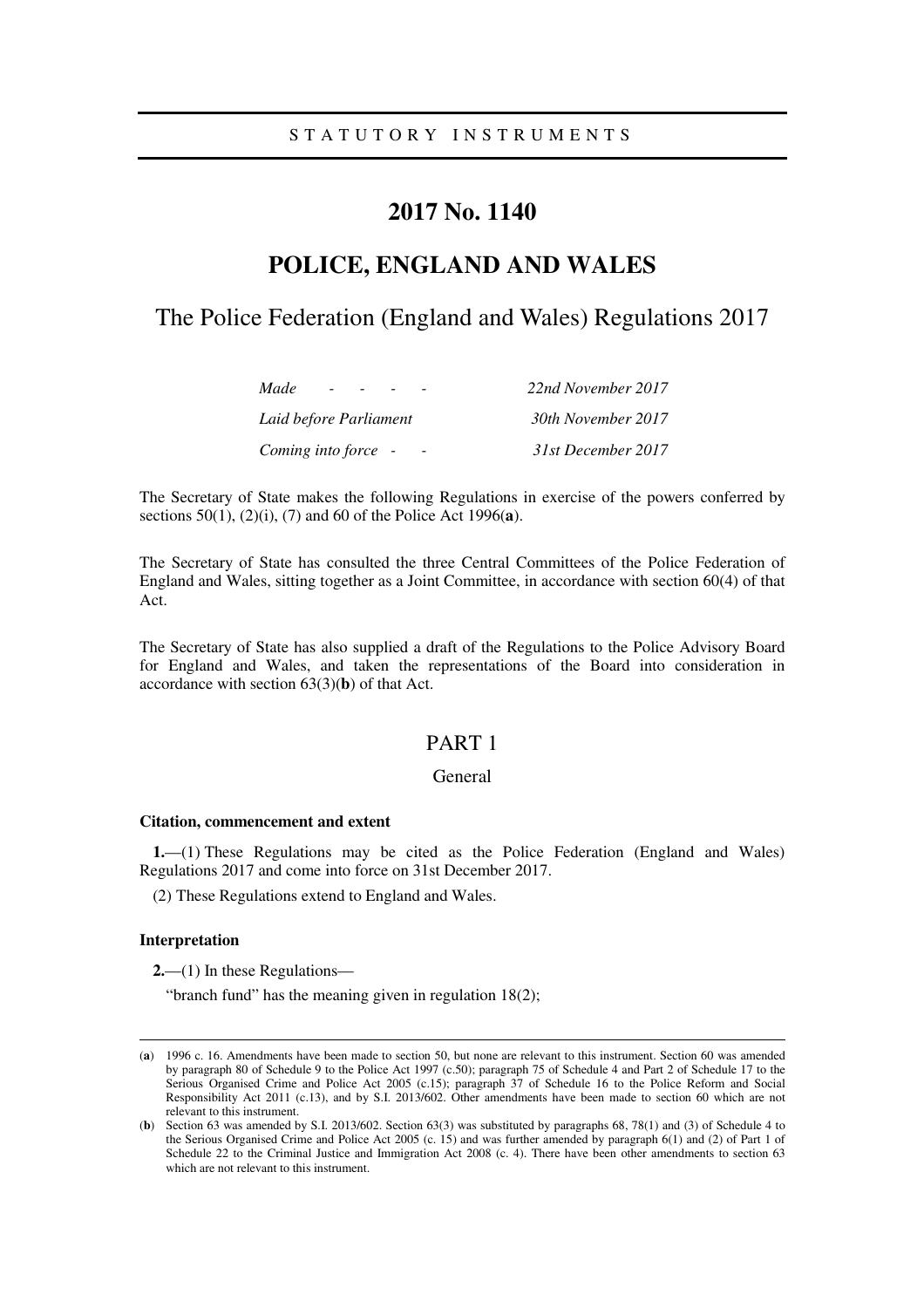"elected representatives" has the meaning given in regulation 9(1);

"the Federation" means the Police Federation for England and Wales;

"Federation body" means any of the following bodies of the Federation—

- (a) a branch council;
- (b) a branch board;
- (c) the national council;
- (d) the national board;
- (e) any other body of the Federation provided for in Federation rules under regulation  $22(1)(a);$

"Federation branch" means a branch of the Federation;

"Federation funds" means any funds—

- (a) held by or on behalf of the Federation, or
- (b) in respect of which the Federation is the beneficiary;

"Federation property" means any property—

(a) held by or on behalf of the Federation, or

(b) in respect of which the Federation is the beneficial owner;

- "Federation officer" means any of the following officers of the Federation—
- (a) a branch chair, branch secretary or branch treasurer;
- (b) any additional branch officer provided for by Federation rules;
- (c) the national chair, national secretary or national treasurer; and
- (d) any additional national officer provided for by Federation rules;

"Federation rules" means rules made by the Federation under regulation 22;

"a metropolitan executive committee" has the meaning given in regulation 9(4);

"the metropolitan police force branch" means the branch of the Federation for the members of the metropolitan police force;

"the national chair" has the meaning given in regulation 11(5);

"the national fund" has the meaning given in regulation 18(3);

"the national secretary" has the meaning given in regulation  $12(1)(b)$ ;

"the national treasurer" has the meaning given in regulation  $12(6)$ ;

"relevant period" means the period of 18 months after these regulations come into force.

(2) For the purposes of these Regulations, "protected chacteristic" is to be read in accordance with the Equality Act 2010(**a**).

(3) In these Regulations—

(a) a reference to the relevant Federation branch—

- (i) in relation to a member of the Federation, is a reference to the Federation branch for the members of the police force of which he is or she is, or training to become, a member;
- (ii) in relation to a branch council or branch board, is a reference to the Federation branch in respect of which the council or board is constituted;
- (iii) in relation to a metropolitan executive committee, is a reference to the metropolitan police force branch;
- (b) a reference to the relevant police force—

<sup>(</sup>**a**) 2010 c.15.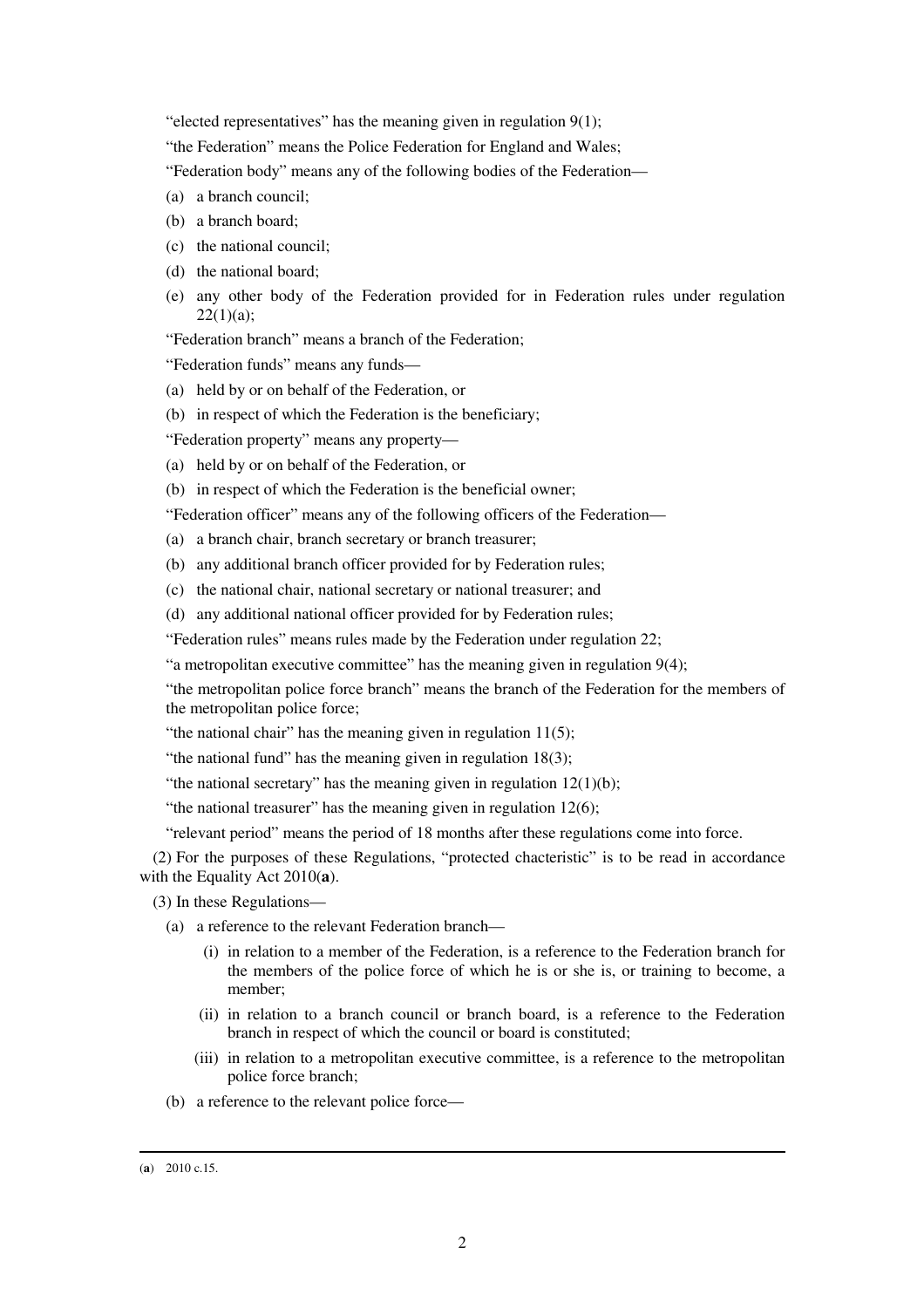- (i) in relation to a Federation branch, is a reference to the police force whose members belong to that branch;
- (ii) in relation to a branch council or branch board, is a reference to the police force whose members belong to the Federation branch in respect of which the council or board is constituted;
- (iii) in relation to a metropolitan executive committee, is a reference to the metropolitan police force;
- (c) a reference to the relevant chief officer—
	- (i) in relation to a Federation branch, is a reference to the chief officer of police of the police force whose members belong to that branch;
	- (ii) in relation to a branch council or branch board, is a reference to the chief officer of police of the police force whose members belong to the Federation branch in respect of which the council or board is constituted;
	- (iii) in relation to a metropolitan executive committee, is a reference to the chief officer of police of the metropolitan police force;
- (d) a reference to the relevant local policing body—
	- (i) in relation to a Federation branch, is a reference to the local policing body which maintains the police force whose members belong to that branch;
	- (ii) in relation to a branch council or branch board, is a reference to the local policing body which maintains the police force whose members belong to the Federation branch in respect of which the council or board is constituted;
	- (iii) in relation to a metropolitan executive committee, is a reference to the local policing body of the metropolitan police force;
	- (iv) in relation to a member of the national board, means the local policing body which maintains the police force of which the person is a member;
- (e) a reference to the relevant branch council—
	- (i) in relation to a branch board, is a reference to the branch council constituted in respect of the same Federation branch as the board;
	- (ii) in relation to a metropolitan executive committee, is a reference to the council for which that metropolitan executive committee is constituted;
- (f) a reference to the relevant branch board—
	- (i) in relation to a member of the Federation who is, or is training to become, a member of a police force, is a reference to the branch board constituted in respect of the branch to which the members of that force belong;
	- (ii) in relation to a Federation branch, is a reference to the branch board constituted in respect of the same branch.

### **The Federation and its structure**

**3.**—(1) There is to continue to be a Federation branch for each police force in England and Wales.

(2) Each Federation branch is to have a branch council constituted in accordance with regulation 8.

(3) The metropolitan police force branch is to have any additional branch council or branch councils as may be provided for by Federation rules, constituted in accordance with regulation 9.

(4) Each metropolitan police force branch council is to have a committee as provided for in regulation 9(4).

(5) Each Federation branch is to have a branch board constituted in accordance with regulation 10.

(6) The Federation is to have—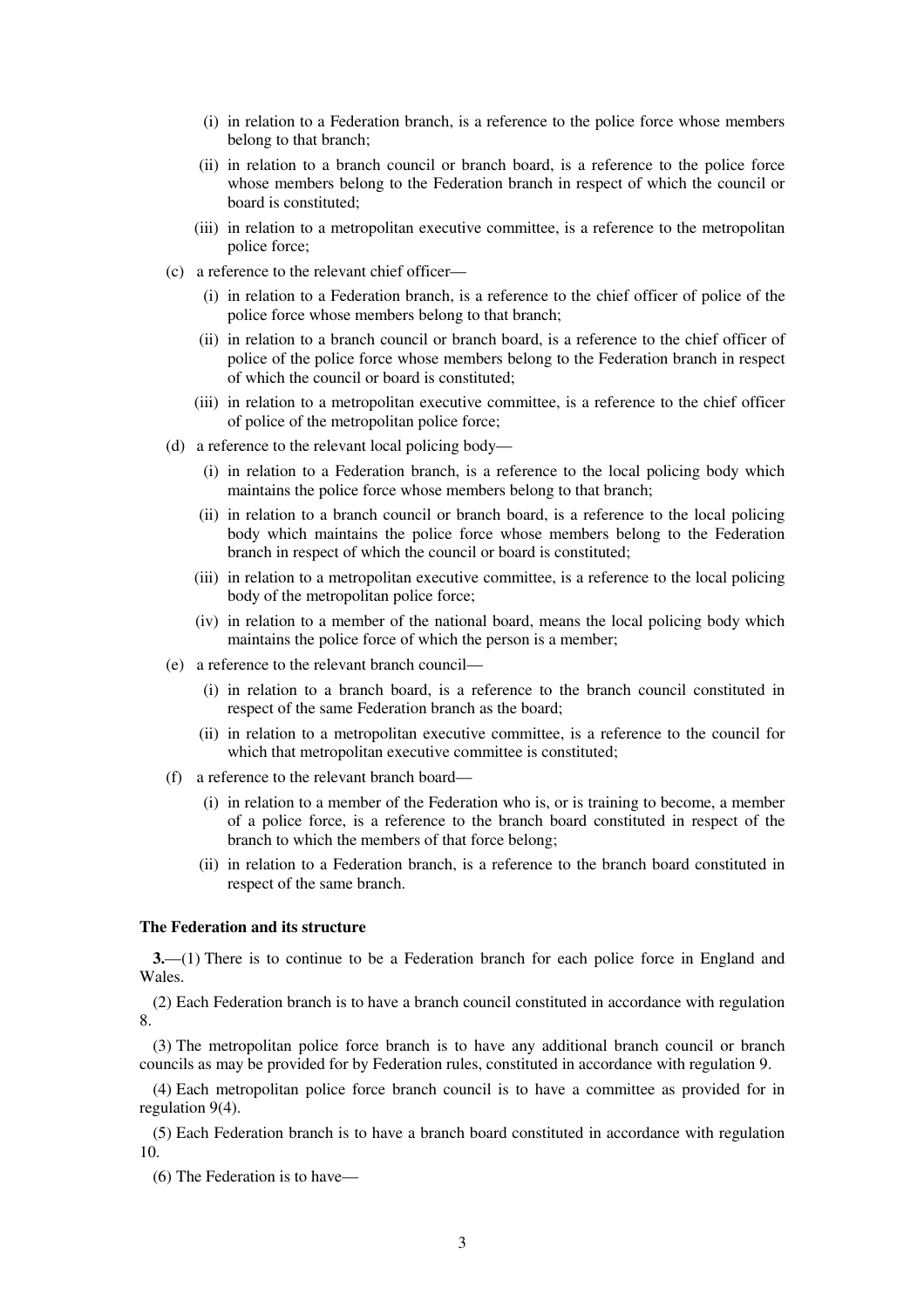- (a) a national council constituted in accordance with regulation 11, and
- (b) a national board constituted in accordance with regulation 12.

## PART<sub>2</sub>

## Membership and voluntary subscriptions

### **Membership of the Federation**

**4.**—(1) Each of the following is eligible to be a member of the Federation—

- (a) a member of a police force in England and Wales below the rank of superintendent;
- (b) a police cadet undergoing training with a view to becoming a member of a police force in England and Wales.

(2) A person who is eligible to be a member of the Federation may opt to join it by joining the relevant Federation branch at any time after joining a police force in England and Wales or starting that person's cadet training with a view to becoming a member of that force.

(3) A person who joins the Federation under paragraph (2) may at any time after so joining opt to pay voluntary subscriptions to the Federation.

(4) A member of the Federation is entitled, on giving not less than one month's notice to the branch secretary of that member's Federation branch, to terminate that member's membership of that branch and the Federation, but a shorter period of notice may be given where the Federation agrees to this.

#### **Effect of paying voluntary subscriptions**

**5.**—(1) A member of the Federation who pays voluntary subscriptions is entitled to the provision of advice and representation by the Federation in accordance with any conditions set out in Federation rules in relation to the specified matters mentioned in paragraph (2).

(2) The specified matters are—

- (a) disciplinary proceedings under the Police (Conduct) Regulations 2012(**a**);
- (b) unsatisfactory performance procedures under the Police (Performance) Regulations 2012(**b**);
- (c) complaints or other matters falling within section 12 of the Police Reform Act 2002(**c**);
- (d) complaints relating to police cadets in training.

#### **New members**

**6.**—(1) The Federation must—

- (a) notify each new member of a police force below the rank of superintendent, and each new police cadet in training with a view to becoming a member of a police force, that the member or cadet may opt to join the Federation;
- (b) notify each member of a police force below the rank of superintendent, and each police cadet in training with a view to becoming a member of a police force, who wishes to join the Federation that—

<sup>(</sup>**a**) S.I. 2012/2632.

<sup>(</sup>**b**) S.I. 2012/2631.

<sup>(</sup>**c**) 2002 c.30. Section 12 was amended by paragraph 3 of Schedule 12 to the Serious Organised Crime and Police Act 2005, and paragraph 8 of Schedule 14 and paragraph 277 and 280 of Schedule 16 to the Police Reform and Social Responsibility Act 2011 (c. 13), s.2 of the Police (Complaints and Conduct) Act 2012 (c. 22), s.135 of the Anti-social Behaviour, Crime and Policing Act 2014 (c. 12) and prospectively by s.14 and 41 of, and paragraph 19 of Schedule 9 to, the Policing and Crime Act 2017 (c. 3).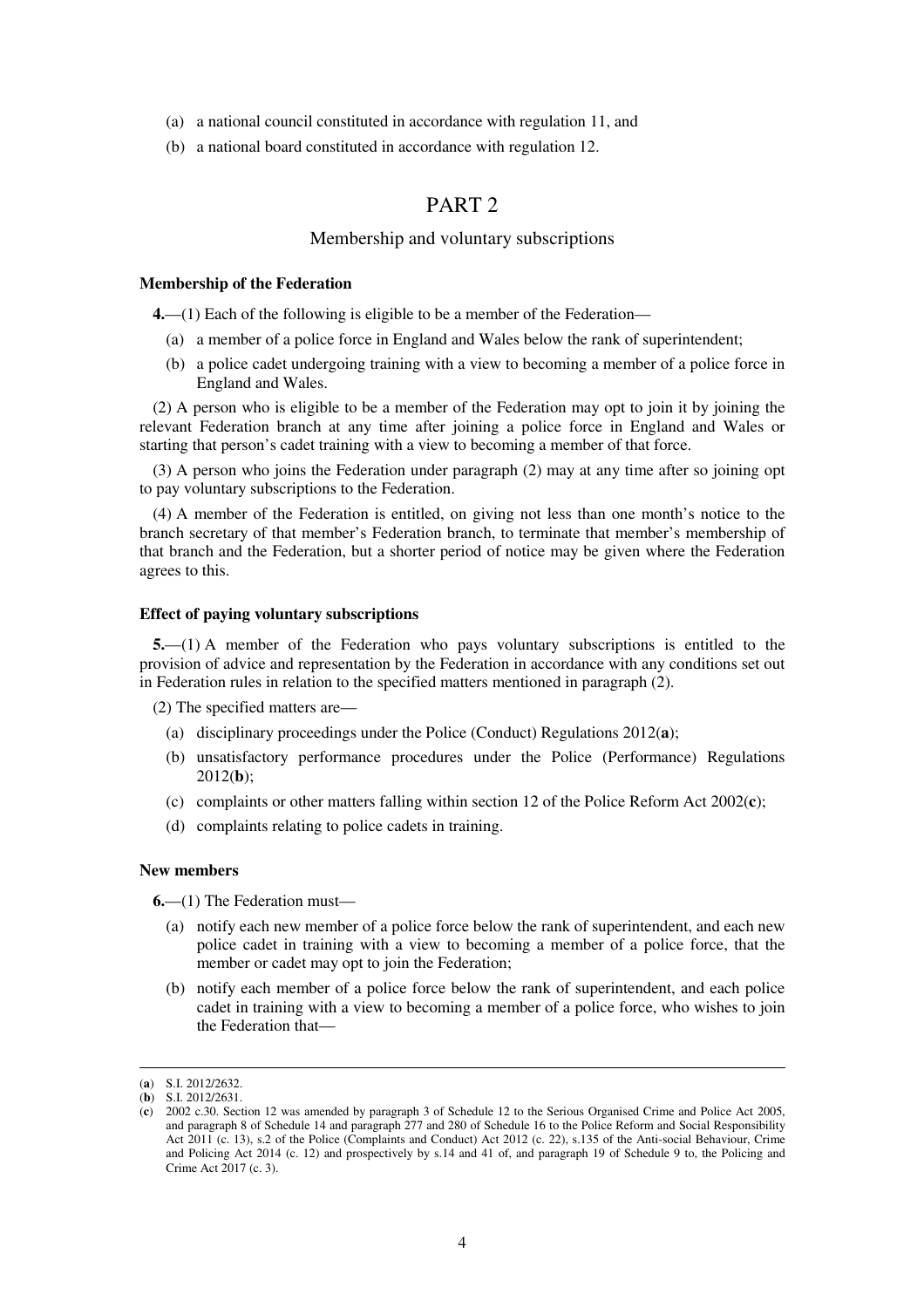- (i) the member or cadet may opt to pay voluntary subscriptions to the Federation, and
- (ii) the payment of such subscriptions will entitle the member or cadet to the provision of advice and representation by the Federation in accordance with any conditions set out in Federation rules in relation to the specified matters mentioned in regulation 5(2).

(2) The notifications required under paragraph (1) must be given as soon as reasonably practicable, and for notifications under paragraph  $(1)(a)$ , within one month after the date on which any Federation body learns of the new member or police cadet.

(3) Nothing in this regulation requires the Federation—

- (a) to notify existing members of the Federation that they may opt to join the Federation, or
- (b) to notify existing members of the Federation who are already paying voluntary subscriptions to the Federation that they may opt to pay such subscriptions.

(4) For the purposes of paragraph (3), an "existing member" is a person who is already a member of the Federation when these Regulations come into force.

# PART 3

## Constitution and proceedings of the Federation branches, Federation bodies and annual conference

## **Federation branches**

**7.**—(1) Each Federation branch is to have a chair ("the branch chair"), elected by the members of the branch from among the members of the branch board in accordance with Federation rules.

(2) Each Federation branch is to have a secretary ("the branch secretary") and a treasurer ("the branch treasurer") elected by the members of the branch board from amongst their number in accordance with regulation 10(7).

(3) A meeting of all or some of the members of a Federation branch ("a branch meeting") may be held in accordance with arrangements made by—

- (a) the relevant branch board, or
- (b) the national board.

(4) The chief officer of the police force in whose area a branch meeting is to be held is to be given at least 14 days' notice of the meeting.

(5) The arrangements referred to in paragraph (3) may provide for the attendance at a branch meeting of—

- (a) the relevant local policing body or, where the relevant local policing body is the Common Council of the City of London, the members of the Common Council;
- (b) other members of the Federation;
- (c) other persons only to the extent, and subject to such conditions, as may be determined—
	- (i) by the relevant chief officer, where the arrangements are made under paragraph  $(3)(a)$ ;
	- (ii) by the Secretary of State, where the arrangements are made under paragraph (3)(b).

(6) Subject to these Regulations and Federation rules, a Federation branch may regulate its own proceedings.

### **Branch councils**

**8.**—(1) A branch council constituted in respect of a Federation branch other than the metropolitan police force branch is to comprise the following members—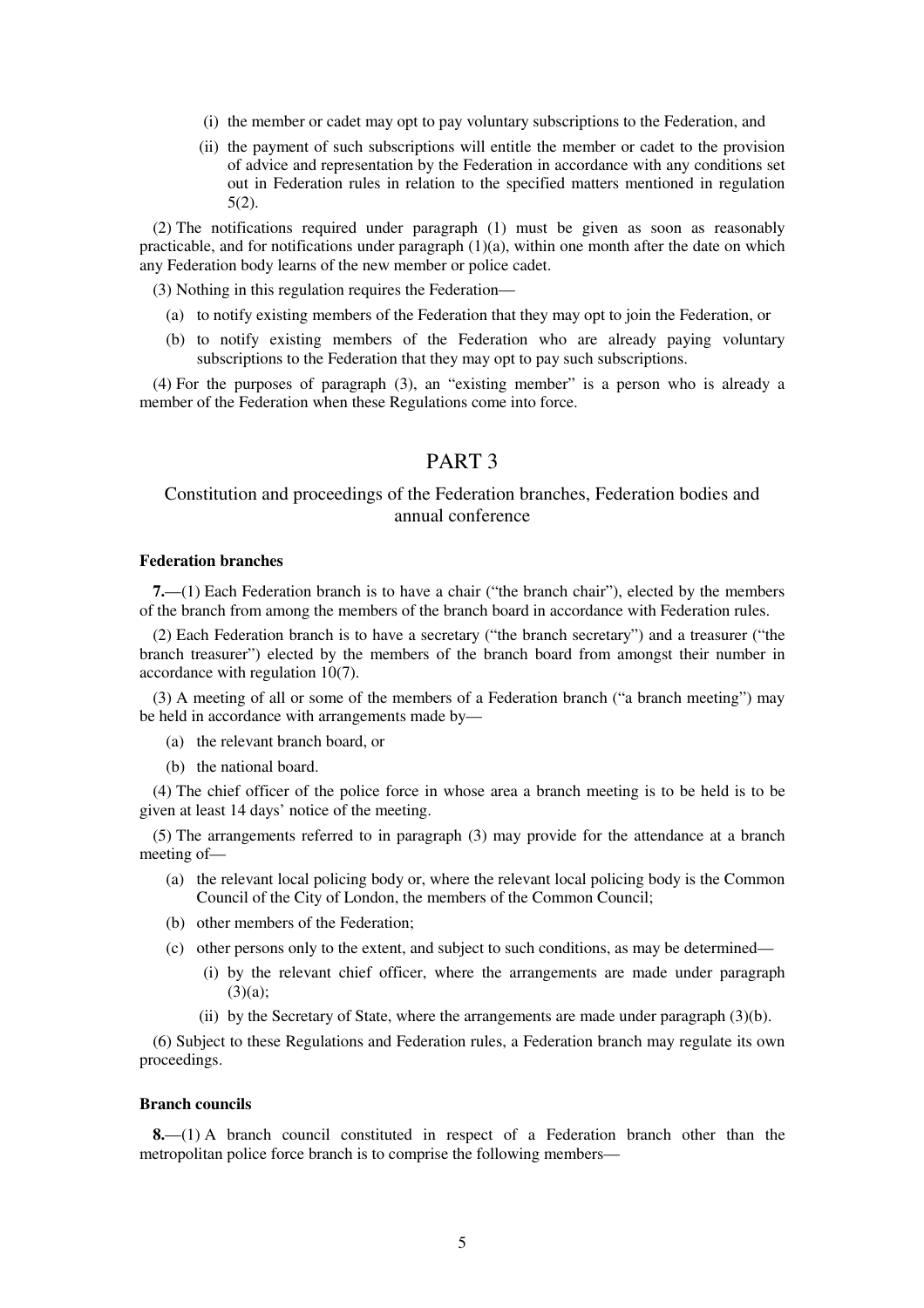- (a) the number of members determined under paragraph (2) elected by the members of the relevant Federation branch from among their number in accordance with Federation rules;
- (b) the following officers—
	- (i) the branch chair of the relevant Federation branch, who is to chair the branch council;
	- (ii) the branch secretary of the relevant Federation branch, who is to be the secretary of the branch council;
	- (iii) the branch treasurer of the relevant Federation branch, who is to be the treasurer of the branch council;
- (c) any additional officers provided for by Federation rules.

(2) Unless Federation rules provide otherwise, the number of members mentioned in paragraph (1)(a) to be elected by the members of the relevant Federation branch from among their number is 1 member for every 65 police officers in the relevant police force, subject to a minimum of 20.

(3) For the purposes of paragraph (2), the number of police officers in a force is the total number of police officers in that force on 31st March in the year that was two years before that in which the election is held.

(4) Elections for the purposes of this regulation are to be held before the end of the relevant period and in every third year after that.

(5) A branch council may hold up to three meetings per year, each lasting no more than one day (unless the relevant chief officer agrees otherwise) and, with the consent of the relevant chief officer, additional meetings of the branch council may be held.

(6) Subject to these Regulations and Federation rules, a branch council may regulate its own proceedings.

#### **Metropolitan police force: branch council and representation**

**9.**—(1) Unless Federation rules provide otherwise, the members of the metropolitan police force branch are to elect in accordance with Federation rules one representative for every 65 police officers in the metropolitan police force ("elected representatives").

(2) One or more branch councils are to be constituted in respect of the metropolitan police force branch, comprising—

- (a) the number of elected representatives determined in accordance with Federation rules, elected by the elected representatives from amongst their number;
- (b) any additional members provided for in Federation rules.

(3) Federation rules may make different provision for the number of members in different branch councils, taking into account the number of members represented by each branch council.

(4) Each branch council is to elect an executive committee (a "metropolitan executive committee") from amongst its members in accordance with Federation rules.

(5) Elections for the purposes of this regulation are to be held before the end of the relevant period and in every third year after that.

(6) Federation rules may provide for additional members for metropolitan executive committees.

(7) A branch council may hold up to three meetings per year, each lasting no more than one day and, with the consent of the relevant chief officer, additional meetings of the branch council may be held.

(8) A metropolitan executive committee may hold up to four meetings per year, each lasting no more than one day and, with the consent of the relevant chief officer, additional meetings of the metropolitan executive committee may be held.

(9) Subject to these Regulations and Federation rules, a branch council and a metropolitan executive committee may each regulate their own proceedings.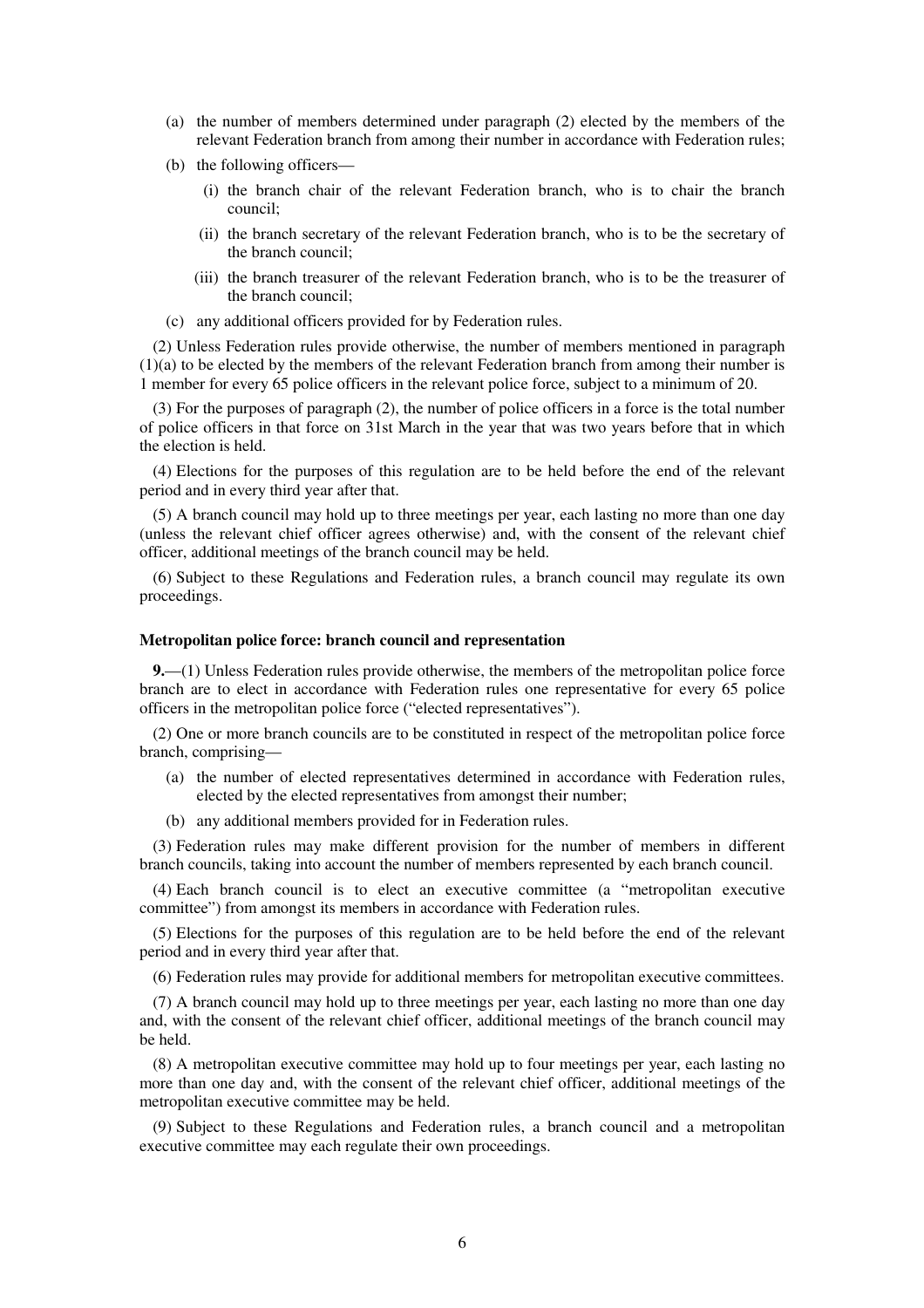#### **Branch boards**

**10.**—(1) A branch board constituted in respect of a Federation branch other than the metropolitan police force branch, or a branch board constituted in respect of the metropolitan police force branch where there is only one branch council, is to comprise the number of members determined under paragraph (3), elected by the members of the relevant branch council from among their number in accordance with Federation rules.

(2) Federation rules may also provide for the attendance at meetings of the branch board of any members of the relevant Federation branch who are members of the national board, and the extent to which they may participate in such meetings.

(3) Unless Federation rules provide otherwise, the number of members mentioned in paragraph (1) to be elected by the members of the relevant branch council from among their number is—

- (a) 10 where the number of members of the relevant police force is less than 1500;
- (b) 12 where the number of members of the relevant police force is between 1500 and 4499;
- (c) 14 where the number of members of the relevant police force is more than 4499.

(4) For the purposes of paragraph (3), the number of police officers in a force is the total number of police officers in that force on 31st March in the year that was two years before that in which the election is held.

(5) The branch board constituted in respect of the metropolitan police force branch where there are two or more branch councils is to comprise—

- (a) the members of the metropolitan executive committees elected for each branch council; and
- (b) any additional members provided for in Federation rules.

(6) Elections for the purposes of this regulation are to be held before the end of the relevant period and in every third year after that.

(7) The members of the branch board must elect from among their number in accordance with Federation rules—

- (a) the branch secretary of the relevant Federation branch;
- (b) the branch treasurer of the relevant Federation branch.

(8) A branch board may hold up to four meetings per year, each lasting no more than one day (unless the relevant chief officer agrees otherwise) and, with the consent of the relevant chief officer, additional meetings of the branch board may be held.

(9) Subject to these Regulations and Federation rules, a branch board may regulate its own proceedings.

#### **The national council**

**11.**—(1) The national council is to comprise the following members—

- (a) the branch chair and branch secretary of each branch;
- (b) any additional members of the branch board for the Metropolitan police force branch provided for in Federation rules elected by members of that branch board in accordance with Federation rules;
- (c) any additional members elected in accordance with Federation rules pursuant to paragraph (3);
- (d) any additional members provided for in Federation rules, which may also provide for the extent to which such additional members may participate in the proceedings of the national council.

(2) The national council is to be constituted as soon as the following elections have taken place—

(a) the elections of branch chairs and branch secretaries required under regulation 7(1) and (2); and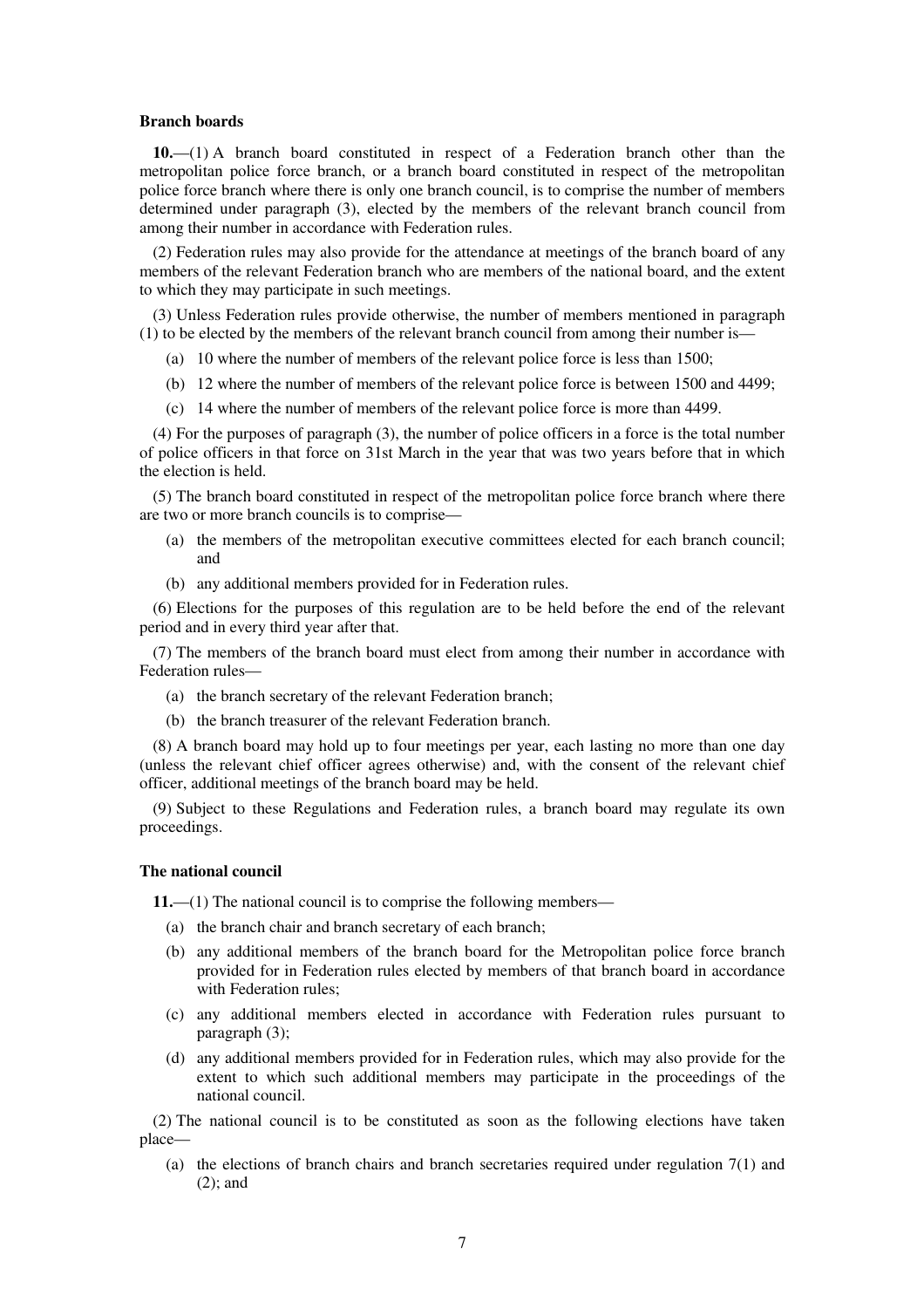(b) the elections of members required under paragraph  $(1)(b)$  and  $(c)$ .

(3) Federation rules may provide for additional members sharing a particular protected characteristic if the Federation considers that this is appropriate.

(4) In determining what, if any, provision to make under paragraph (3), the Federation must take into account the findings of the most recent equality assessment carried out under regulation 15, if such an assessment has been carried out.

(5) A chair ("the national chair") is to be elected by the members of the Federation from among the members of the national council in accordance with Federation rules.

(6) Any elections held for the purposes of this regulation are to be held before the end of the relevant period, and in every third year after that.

(7) Subject to these Regulations and Federation rules, the national council may regulate its own proceedings.

## **The national board**

**12.**—(1) The national board is to comprise the following members—

- (a) the national chair, who is to chair the national board;
- (b) a secretary ("the national secretary") appointed by the other members of the national board in accordance with Federation rules;
- (c) the number of members determined under paragraph (2), elected by the members of the national council from among their number in accordance with Federation rules.

(2) Unless Federation rules provide otherwise, the number of members mentioned in paragraph (1)(c) to be elected by the members of the national council from among their number is 22.

(3) Federation rules may make appropriate provision to ensure that the members elected under paragraph (2) include members sharing a particular protected characteristic if the Federation considers that this is appropriate.

(4) In determining what if any provision to make under paragraph (3), the Federation must take into account the findings of the most recent equality assessment carried out under regulation 15, if such an assessment has been carried out.

(5) Federation rules may provide that the national secretary is not entitled to vote in the national board's proceedings.

(6) A treasurer ("the national treasurer") is to be elected by the members of the national board from among their number in accordance with Federation rules.

(7) Elections for the purposes of this regulation are to be held before the end of the relevant period and in every third year after that.

(8) The national board may once a year hold an ordinary meeting lasting not more than two days with the Joint Central Committee of the Scottish Police Federation, and the Joint Central Committee of the Police Federation for Northern Ireland.

(9) The national board may hold any other meetings it considers appropriate.

(10) Subject to these Regulations and Federation rules, the national board may regulate its own proceedings.

#### **Terms of office**

**13.**—(1) This regulation is subject to Federation rules—

- (a) concerning the filling of vacancies made under regulation  $22(1)(b)(vi)$  (elections to Federation bodies and the filling of vacancies), (vii) (elections of Federation officers and the filling of vacancies), (viii) (appointment of national secretary), and
- (b) made under regulation  $22(1)(b)(xv)$  (removal from membership or office).

(2) A person elected to be an elected representative or a member of a Federation body becomes an elected representative or a member of that body on the first day of the month following that in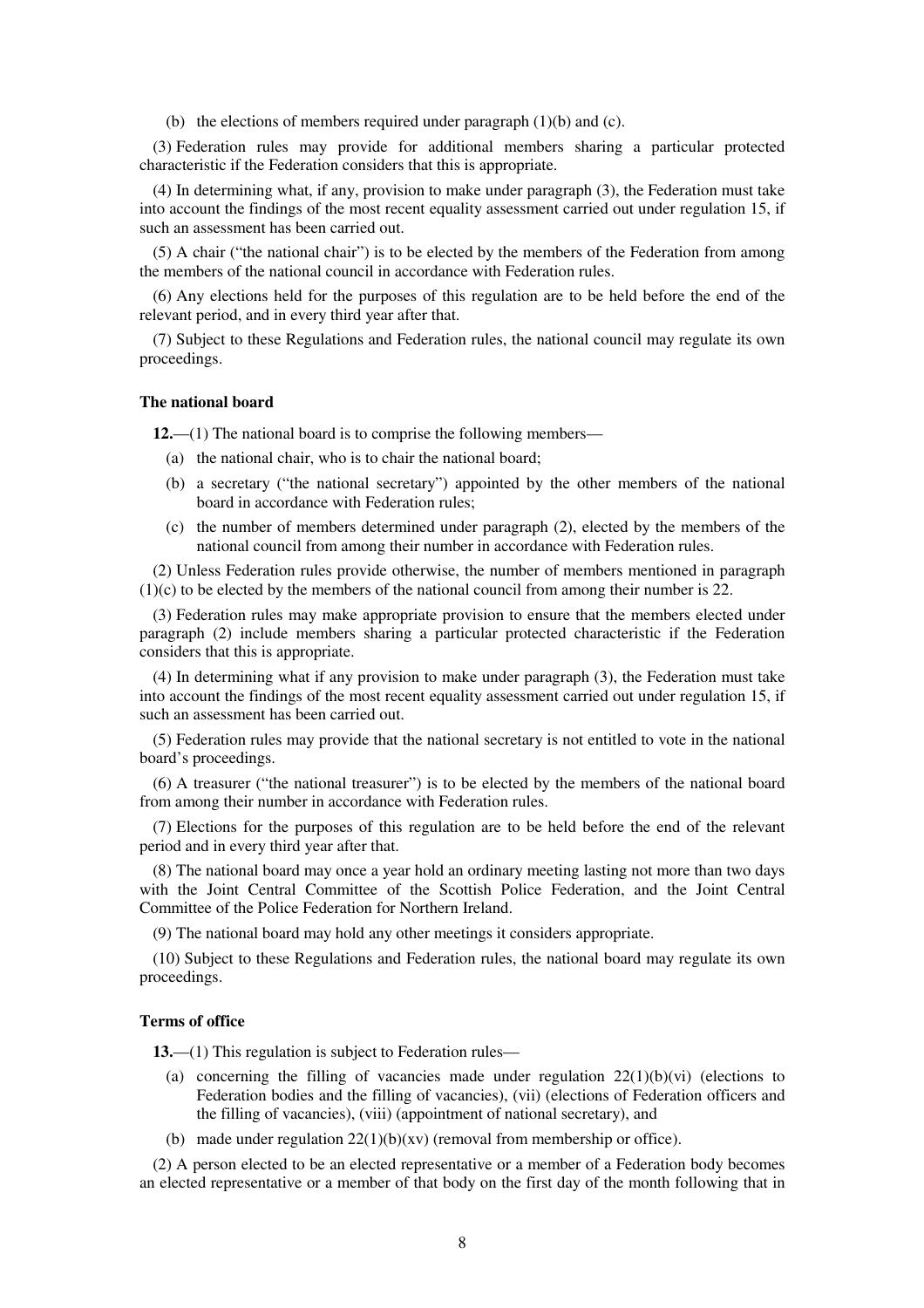which the election is held (or on such earlier date as is provided for in Federation rules) and ceases to be an elected representative or member of that body on the last day of the month in which the next following election for elected representatives or membership of that Federation body is held (or on such other date as may be provided for in Federation rules).

(3) A person elected to be a Federation officer (other than the national secretary) takes office on the first day of the month following that in which the election is held and vacates office on the last day of the month in which the next following election to that office is held.

(4) A person holds and vacates office as the national secretary in accordance with the terms of his or her appointment, and may be appointed for one or more terms, provided that no person holds office as national secretary for a period of more than ten years.

### **The annual conference**

**14.**—(1) The national board is to arrange an annual conference of the Federation on a date agreed by the Secretary of State.

(2) The following are entitled to attend the annual conference as delegates—

- (a) the number of delegates determined under paragraph (3) elected by each branch from the members of the relevant branch in accordance with Federation rules;
- (b) the members of the national council and the national board;
- (c) the trustees appointed under regulation 20(2).

(3) The number of delegates mentioned in paragraph  $(2)(a)$ , to be elected in accordance with Federation rules by each branch from the members of the relevant branch, is two plus an additional delegate for every 500 members or part thereof of the relevant police force, unless Federation rules provide otherwise.

(4) For the purposes of paragraph (3), the number of police officers in a force is the total number of police officers in that force on 31st March in the year that was two years before that in which the election is held.

(5) The annual conference must not last more than two days or, with the consent of the Secretary of State, three days.

(6) Subject to these Regulations and Federation rules, the annual conference may regulate its own proceedings.

### **Equality assessment and report**

**15.**—(1) The Federation must, in accordance with Federation rules, carry out or arrange an assessment within six months after the election of members of the national board under regulation  $12(1)(c)$  and in every third year after that of the representation of persons with a protected characteristic in the Federation.

(2) Following that assessment, the Federation must publish information, in accordance with Federation rules, relating to protected characteristics of the persons described in paragraph (3).

(3) The persons referred to in paragraph (2) are—

- (a) members of—
	- (i) the Federation;
	- (ii) the Federation branches;
	- (iii) the Federation bodies;
- (b) the Federation officers;
- (c) delegates to the annual conference.

(4) The duty imposed in paragraph (2) applies only insofar as it is possible to publish information in a manner that ensures that no person to whom the information relates can be identified from that information.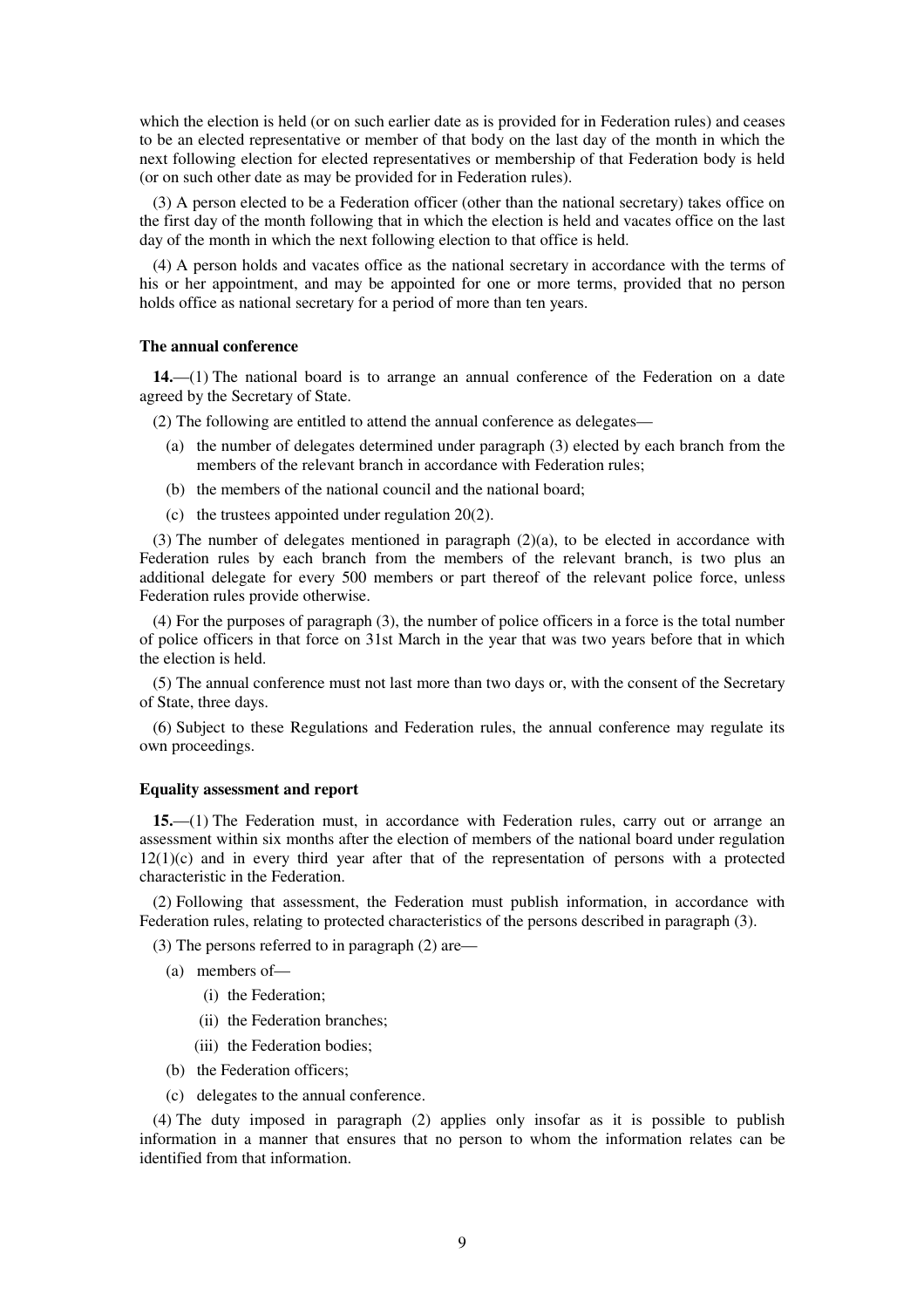(5) The Federation must report annually on the steps it is taking to advance equality of opportunity in the Federation between those who share a protected characteristic, and those who do not share it.

(6) The report made under paragraph (5) must include information on the steps the Federation is taking to encourage persons who share a particular protected characteristic to participate in the Federation where participation by such persons is disproportionately low.

(7) The national board must provide a copy of the report prepared under paragraph (5) to the Secretary of State and publish it on the internet and in any other way the national board considers appropriate.

(8) Federation rules may provide that the assessment carried out under paragraph (1), the information to be published under paragraph (2) and the report required under paragraph (5) must relate to all protected chacteristics, or only to such characteristics as are specified in the rules.

(9) Nothing in this regulation authorises the Federation to require a person to provide information to it.

## PART 4

#### Financial arrangements

#### **Remuneration etc. of members of the national board**

**16.**—(1) The national board must make an appropriate contribution out of the national fund to the relevant local policing body in respect of the pay, pension or allowances payable by the body to or in respect of a member of the national board (other than the national secretary where he or she is not a member of a police force).

(2) In paragraph (1), "appropriate contribution" means such contribution as may be agreed between the national board and the relevant local policing body, or in default of agreement, as may be determined by the Secretary of State.

(3) Regulations made under the following provisions are to have effect in relation to the national chair and the national secretary (where the national secretary is a member of a police force) as provided by paragraph (4)—

- (a) section 50 of the Police Act 1996(**a**), in so far as they relate to leave, pay and allowances, and
- (b) the Police Pensions Act 1976(**b**) or the Public Service Pensions Act 2013(**c**) (in its application to members of a police force in England and Wales), except in so far as they relate to compulsory retirement on account of age.

(4) Subject to paragraph (5), the Regulations mentioned in paragraph (3) are to have effect as if the national chair and the national secretary held the rank of chief inspector in the metropolitan police; but nothing in this paragraph transfers any rights or liabilities to the local policing body maintaining that force.

(5) Any London weighting or London allowance or supplement provided for under the Regulations mentioned in paragraph (3) is to not apply in the case of an officer mentioned in that paragraph unless it would apply to that person apart from paragraph (4).

<sup>(</sup>**a**) 1996 c.16. Section 50 was amended by paragraph 3 of Schedule 22 to the Criminal Justice and Immigration Act 2008 (c. 4); s.3 of the Policing and Crime Act 2009 (c. 26); s.82 of, and paragraph 32 of Schedule 16 to the Police Reform and Social Responsibility Act 2011; paragraph 23 of Schedule 8 to the Public Service Pensions Act 2013 (c. 25); s.123 of the Anti-Social Behaviour, Crime and Policing Act 2014; ss.29 and 48 of, and paragraph 65 of Schedule 9 to, the Policing and Crime Act 2017.

<sup>(</sup>**b**) 1976 c.35.

<sup>(</sup>**c**) 2013 c.25.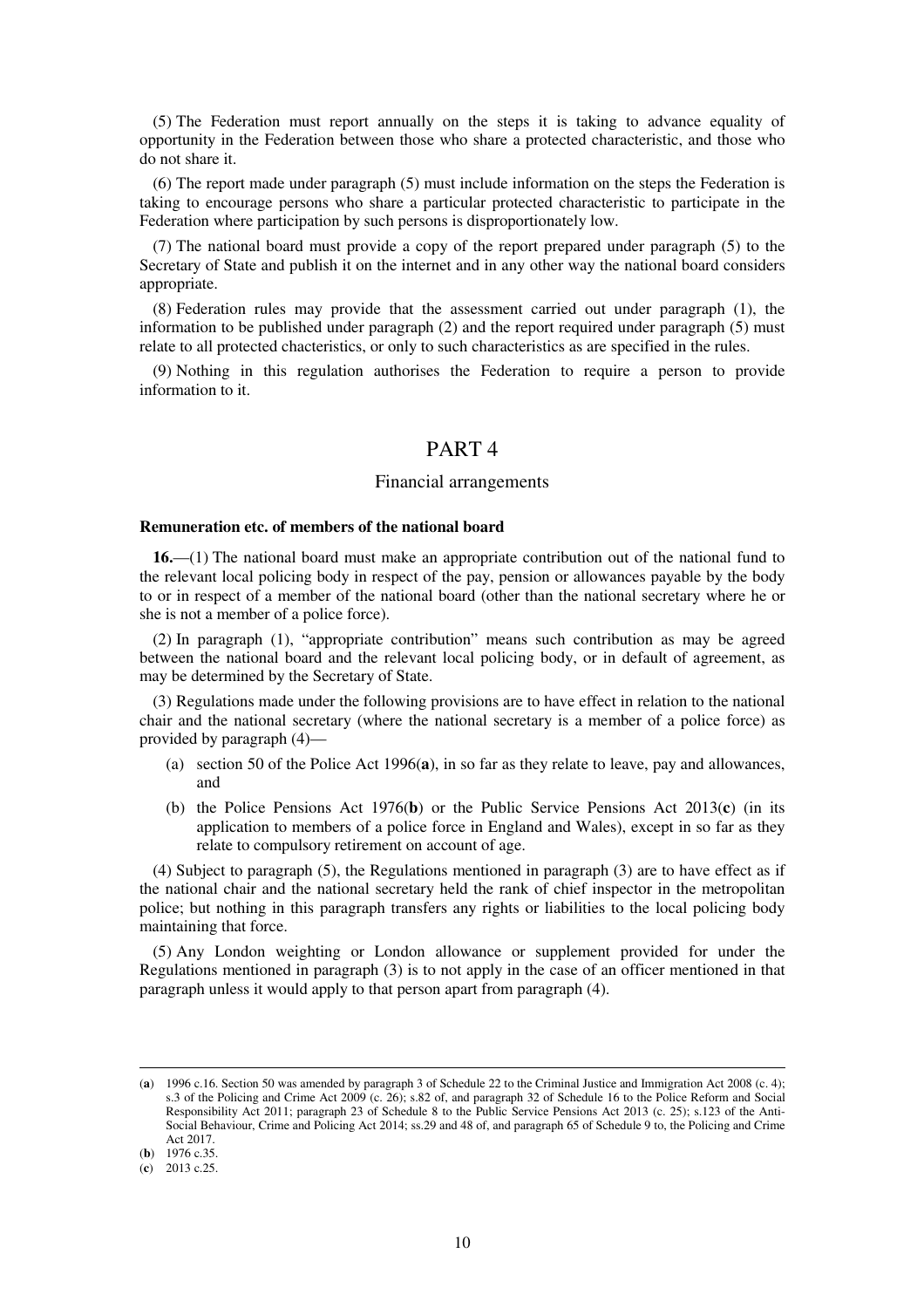#### **Raising of Federation funds**

**17.**—(1) The Federation may only raise funds by—

- (a) the collection of voluntary subscriptions from its members as mentioned in paragraph (2);
- (b) the acceptance of donations from—
	- (i) its members;
	- (ii) reversionary members of home police forces or servicemen within the meaning of the regulations from time to time in force under the Police Pensions Act 1976; or
	- (iii) any other donors authorised by Federation rules;
- (c) charging fees for the provision of services to members and other persons;
- (d) such other means as Federation rules may provide.

(2) Voluntary subscriptions may be collected by the national board from members of the Federation who have opted to pay voluntary subscriptions to the Federation under regulation 4(3).

(3) The amount which is to be paid as a voluntary subscription is to be determined by the national board, subject to the approval of the annual conference.

(4) If the Federation fails to give a member of the Federation ("M") a notice which is required under regulation  $6(1)(b)$ , the Federation must—

- (a) notify M of that failure,
- (b) ask M whether M wishes to continue to be a member of the Federation and if so, whether M wishes to start or continue (as the case may be) to pay voluntary subscriptions to the Federation, and
- (c) subject to paragraph (5), repay any voluntary subscriptions paid by M before the date of the notification under sub-paragraph (a) within 3 months from that date.

(5) The requirement in paragraph  $(4)(c)$  does not apply where, following the notification under paragraph  $(4)(a)$ , M waives his or her entitlement under paragraph  $(4)(c)$  in writing.

(6) Where the Federation has repaid voluntary subscriptions to M under paragraph  $(4)(c)$ , that repayment does not affect M's entitlement to any benefits, facilities or services that result from payment of those voluntary subscriptions.

### **Management of Federation funds and property**

**18.**—(1) Subject to these Regulations, Federation funds raised in accordance with regulation 17(1) and Federation property are to be managed in accordance with Federation rules.

(2) Each branch board must maintain a fund ("the branch fund") for the purposes of the relevant branch.

(3) The national board must maintain a fund ("the national fund") for any purpose of the Federation.

#### **Use of Federation funds**

**19.**—(1) Subject to these Regulations and to Federation rules, the branch board may use its branch fund for any purpose which the branch board may determine to be necessary or expedient in the interests of the Federation or its members.

(2) Subject to these Regulations and to Federation rules, the national board may use the national fund for any purpose which the national board may determine to be necessary or expedient in the interests of the Federation or its members.

(3) The Federation funds used by a Federation body must not exceed any maximum amount in respect of any purpose or any specified purpose during any specified period provided for by Federation rules.

(4) Federation funds must not be used—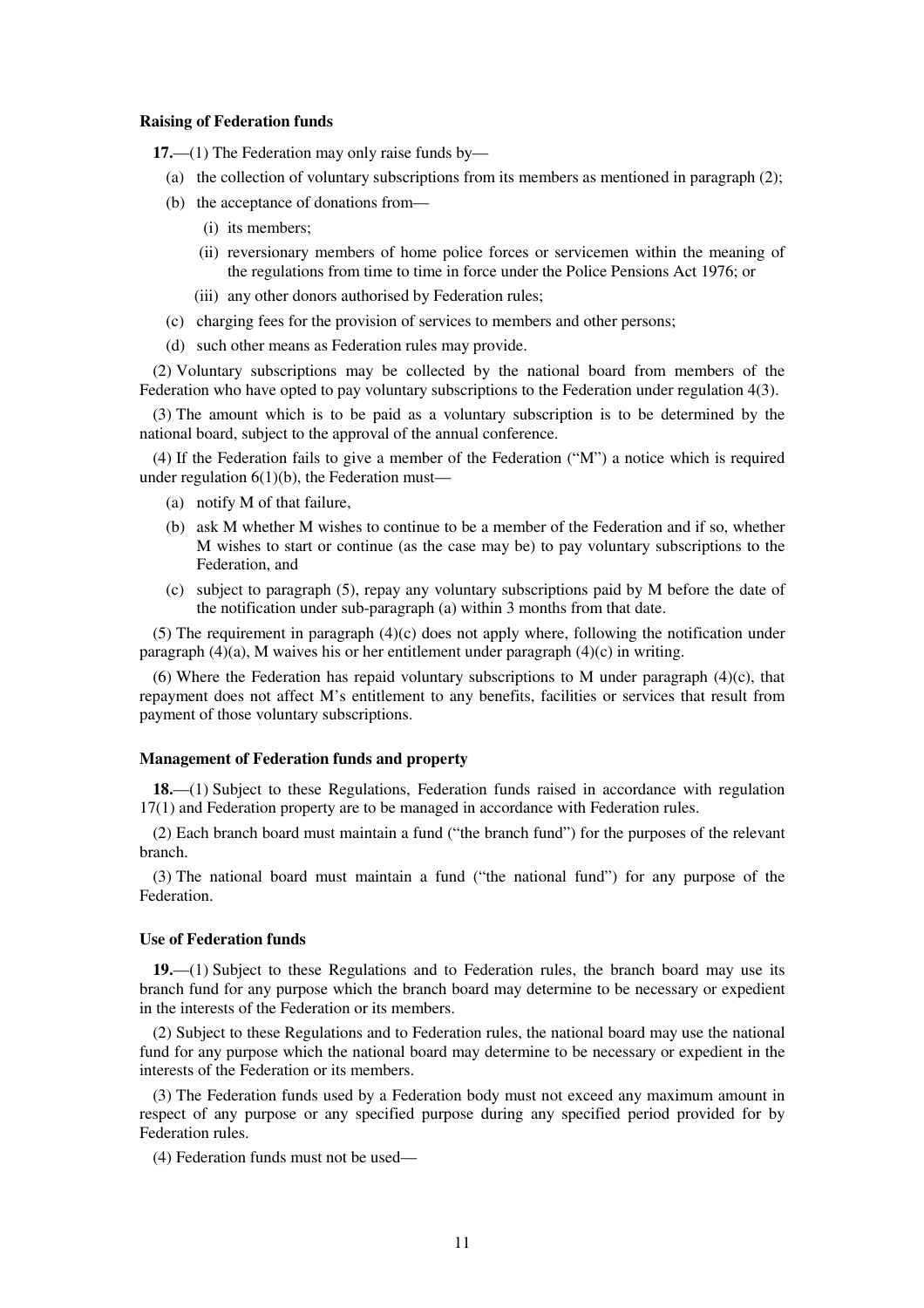- (a) to support a political party or to promote, directly or indirectly, a person's candidature in any election or any outcome in a referendum;
- (b) to support the candidature of any individual in an election held under these Regulations or Federation rules (but this does not prevent Federation funds being used in respect of the distribution of factual information about a candidate in such an election); or
- (c) to contribute to the funds of a political party, trade union or any other body or organisation, other than one—
	- (i) connected with the police service or its welfare, or
	- (ii) carrying out charitable work for the welfare of others.

### **Trustees of Federation property and funds**

**20.**—(1) Each branch board must appoint in accordance with Federation rules three trustees in whom the branch fund and branch property is to be vested.

(2) The national board must appoint in accordance with Federation rules three persons as trustees ("the national trustees") in whom the national fund and national property is to be vested.

(3) Federation rules must make provision for the term of office of the national trustees, and the manner in which vacancies among the national trustees are to be filled.

(4) Subject to paragraph (5) where Federation funds are vested in trustees in accordance with this regulation those trustees must not invest the funds or vary any investment except in pursuance of the powers of investment conferred on trustees generally by the Trustee Act 2000(**a**) and in accordance with the directions of the Federation body which appointed them.

(5) Where Federation property or Federation funds are vested in 3 trustees in accordance with this Regulation, any 2 of those trustees are to have the like powers to deal with that property or those funds as they would have had if they had been the sole trustees of the property or funds.

(6) The national fund and property mentioned in paragraph (2) may, at the direction of the national board, be used by way of investment in the building of property, whether to provide office accommodation for the Federation or otherwise.

(7) The national board may, for any of the purposes authorised under these Regulations or Federation Rules, establish a limited company and the Federation property mentioned in paragraph (2) may, at the direction of the national board, be used to establish, administer and fund such a company.

(8) For the purposes of this regulation—

- (a) "branch property" is Federation property which is held by or on behalf of a branch, or in respect of which the branch is the beneficial owner;
- (b) "national property" is Federation property which is not branch property.

#### **Accounts**

**21.**—(1) Each branch treasurer must, in relation to Federation funds and property held by or on behalf of the Federation branch, or in respect of which the Federation branch is beneficiary, and in accordance with Federation rules—

- (a) keep accounting records recording—
	- (i) all monies received and paid out by the branch; and
	- (ii) the assets and liabilities of the branch;
- (b) prepare annual accounts for the branch ("branch accounts") recording the income and expenditure of the branch for each financial year, and the assets and liabilities of the branch at the end of the financial year, and send the branch accounts to the national treasurer.

<sup>(</sup>**a**) 2000 c.29.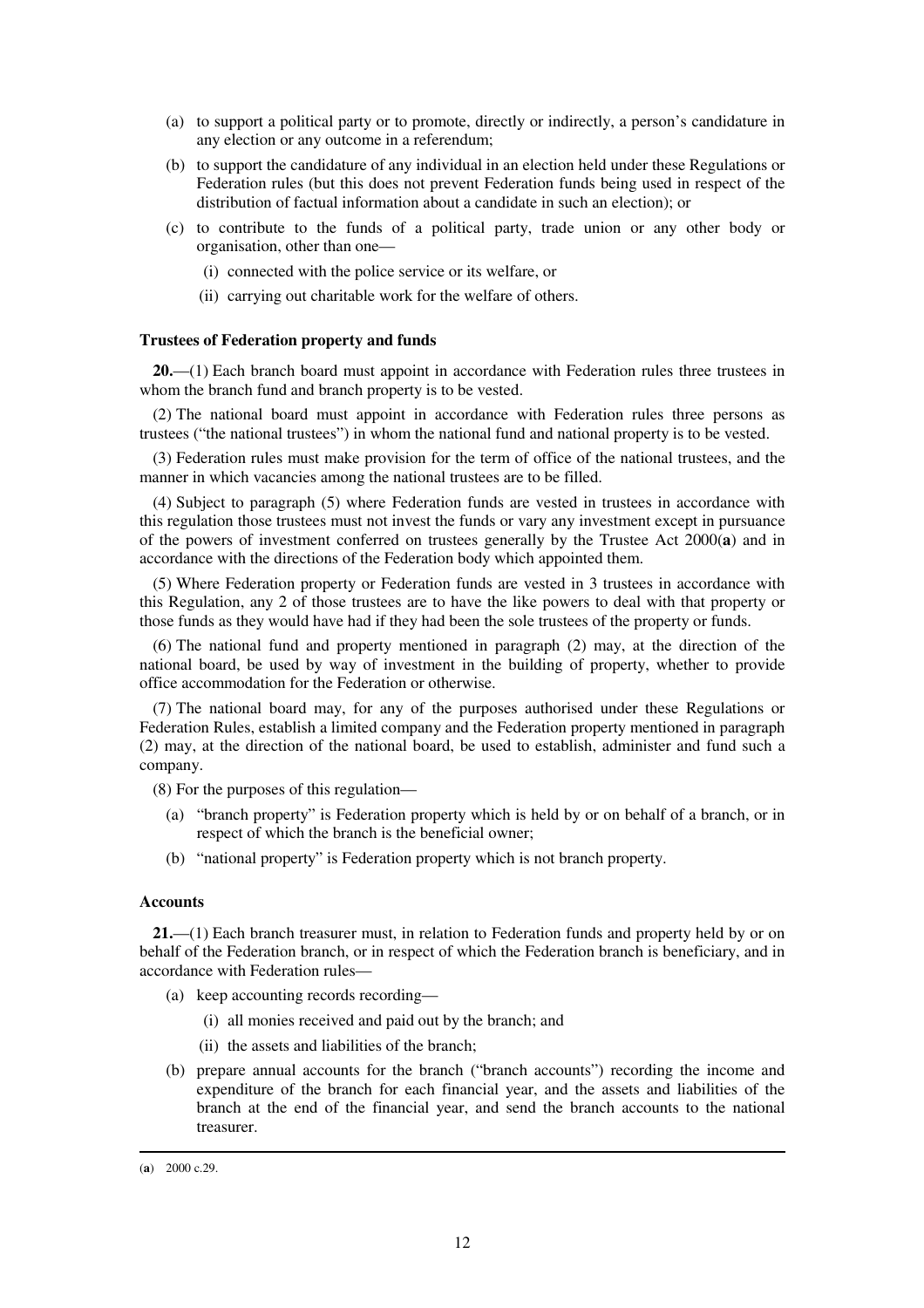- (2) The national treasurer must, in accordance with Federation rules—
	- (a) keep accounting records recording—
		- (i) all monies received and paid out by the Federation; and
		- (ii) the assets and liabilities of the Federation;
	- (b) prepare annual accounts for the Federation ("Federation accounts") recording—
		- (i) the income, and expenditure of the Federation (including the income and expenditure of the Federation branches), for each financial year; and
		- (ii) the assets and liabilities of the Federation (including the assets and liabilities of the branches of the Federation) at the end of the financial year; and
	- (c) must arrange for the Federation accounts for each year to be audited by an auditor who satisfies the requirements in paragraph (3).

(3) The auditor must be a person who is eligible for appointment as a statutory auditor under Part 42 of the Companies Act 2006(**a**) and is not a member or officer of the Federation.

(4) After the end of each financial year the national treasurer must publish the branch accounts and the Federation accounts for that year, together with a copy of the auditor's report on the Federation accounts, on the internet and in any other way the national treasurer considers appropriate.

(5) A branch treasurer must on request send the national treasurer any accounts or information from the accounting records held by a branch treasurer in relation to Federation funds and property held by it specified by the national treasurer in the request.

- (6) The Secretary of State may at any time request from the national treasurer—
	- (a) any Federation accounts;
	- (b) any branch accounts transmitted to the national treasurer by a branch treasurer under paragraph (1).

(7) A request made under paragraph (5) or (6) must be complied with, so far as is reasonably practicable, within 28 days from the date of the request.

## PART 5

## Federation rules, amendments to other enactments and transitional and savings provisions

### **Federation rules**

**22.**—(1) The Federation is authorised to make rules concerning the following matters—

- (a) provision for a body, committee or officer of the Federation other than those provided for in these Regulations;
- (b) further provision relating to the branches of the Federation, the Federation bodies, the Federation officers and the annual conference, including among other things provision relating to—
	- (i) in the case of the metropolitan police force branch, an additional branch council or branch councils;
	- (ii) the number of elected representatives on metropolitan branch councils;
	- (iii) additional members for branch councils, branch boards, metropolitan executive committees and the national council;
	- (iv) a different number of—

<sup>(</sup>**a**) 2006 c.46.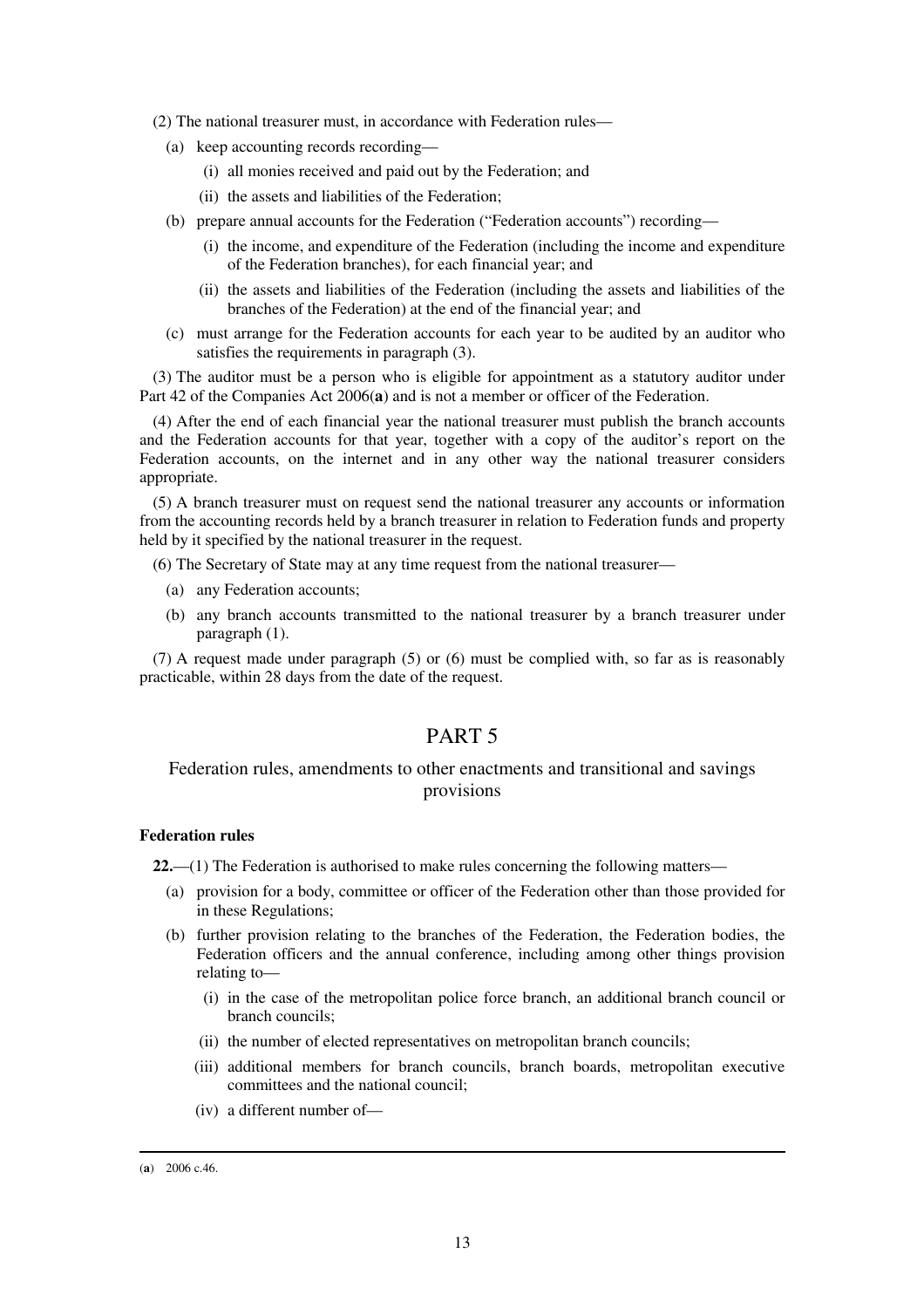- (aa) members elected to a branch council from the number calculated in accordance with regulation 8(2);
- (bb) elected representatives from the number calculated in accordance with regulation 9(1);
- (cc) members elected to a branch board from the number calculated in accordance with regulation 10(3);
- (dd) members elected to the national board from the number calculated in accordance with regulation 12(2);
- (ee) delegates elected to the annual conference from the number calculated in accordance with regulation 14(3);
- (v) the number of members of a metropolitan executive committee;
- (vi) elections (including the conduct of elections) to the Federation bodies and the filling of vacancies;
- (vii) elections (including the conduct of elections) of Federation officers (except the national secretary) and the filling of vacancies;
- (viii) the appointment of the national secretary including, where the national secretary is not a member of a police force, the setting of his or her terms of employment;
	- (ix) elections (including the conduct of elections) of delegates to the annual conference and the filling of vacancies;
	- (x) the role of each Federation branch, Federation body, Federation officer and the annual conference in the constitution and proceedings of the Federation;
- (xi) the proceedings of a Federation branch, a Federation body and the annual conference;
- (xii) different provision in relation to different Federation branches or different regions of England and Wales;
- (xiii) the equality assessment, publication of information and report provided for in regulation 15;
- (xiv) the ethics, standards, conduct and performance to be expected of a member of the Federation or a Federation officer;
- (xv) the removal of a person from membership of a Federation body or the removal from office of a Federation officer;
- (c) further provision about Federation funds and Federation property, including among other things provision relating to—
	- (i) the raising of Federation funds by means other than those specified in regulation  $17(1)(a)$ , (b) or (c), including—
		- (aa) the borrowing of money;
		- (bb) the acceptance of donations from individuals or bodies not mentioned in regulation  $17(1)(b)(i)$  to (iii);
		- (cc) the sale of publications or other articles, and the receipt of commission in connection with any such sale;
	- (ii) the use and management of Federation funds and Federation property, including among other things—
		- (aa) the maximum expenditure which may be incurred by a Federation body during a specified period in respect of any purpose or any specified purpose;
		- (bb) the expenses of any Federation body;
		- (cc) the policies to be followed in relation to payment of expenses and the provision of hospitality by or to any Federation body or representative;
		- (dd) any payments to be made to any Federation representative;
		- (ee) the accounting procedures to be followed by Federation bodies;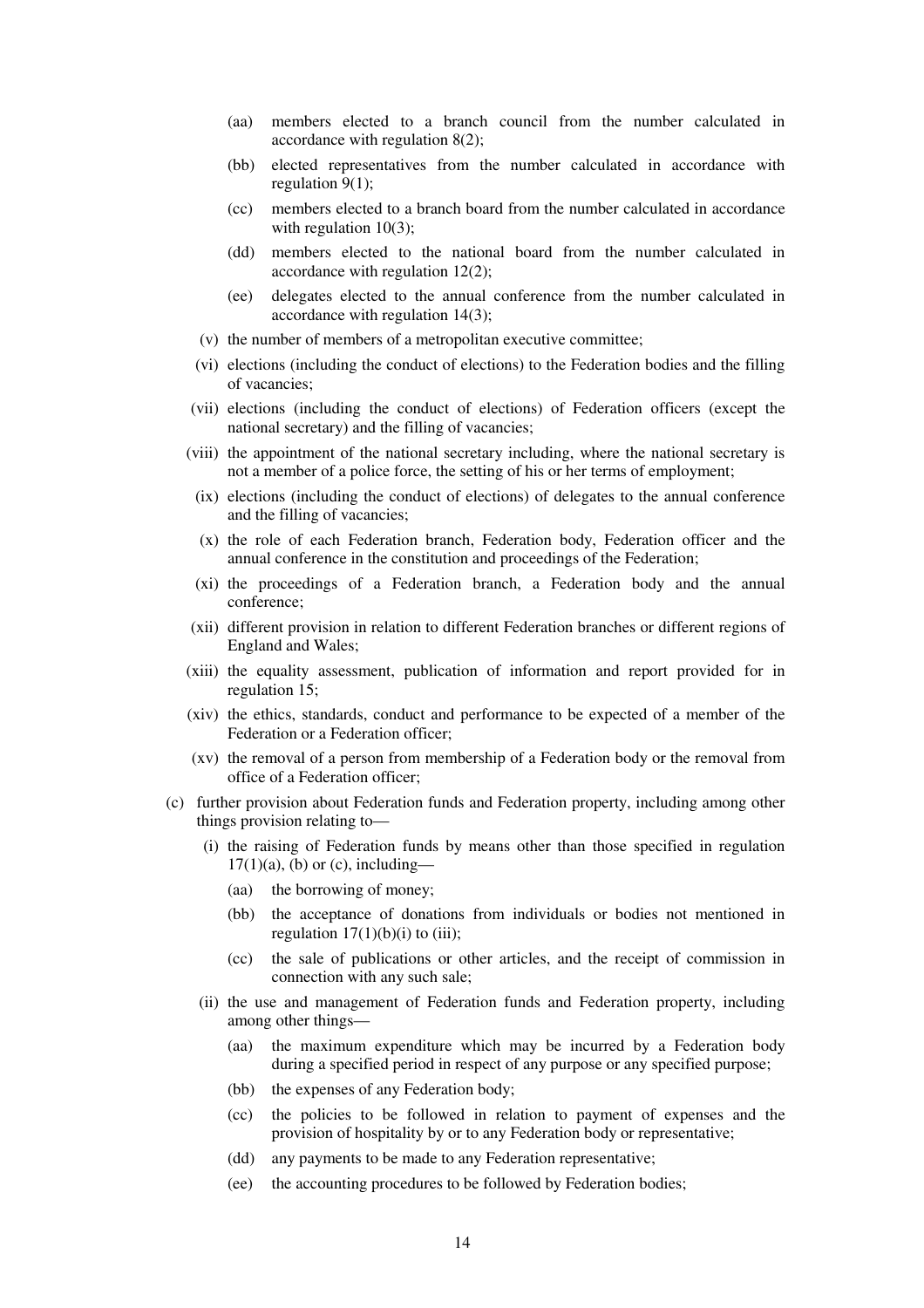- (ff) the systems to be followed by Federation bodies for the internal audit of their accounting records and internal controls;
- (iii) the trustees of Federation funds and Federation property, including—
	- (aa) the procedure for the appointment of trustees under regulation 20;
	- (bb) the term of office of trustees appointed under paragraph (1) or (2) of regulation 20;
	- (cc) the manner in which vacancies among such trustees are filled;
- (d) provision relating to the keeping of records about members of the Federation, and the information members are to provide to the Federation;
- (e) provision relating to services and benefits provided to members and other persons, including the provision of advice and representation on any issue;
- (f) provision relating to the consequences of a breach of Federation rules;
- (g) provision relating to the publication of material by the Federation;
- (h) transitional and savings provision;
- (i) any other provision which the Federation reasonably believes is necessary to fulfil its purpose.
- (2) Federation rules may define the different regions of the Federation.

(3) Federation rules must be prepared by the national board and are to have no effect unless they are approved by the Secretary of State.

(4) For the purpose of this regulation, "Federation representative" means any of—

- (a) the national chair;
- (b) the national secretary;
- (c) the national treasurer;
- (d) any trustee appointed under regulation 20;
- (e) any other member of the national council or the national board;
- (f) any member of a branch council or branch board;
- (g) any elected representative, within the meaning of regulation 9(1).

### **Consequential and supplementary amendments**

**23.** Schedule 1 makes consequential and supplementary amendments.

### **Revocations**

**24.**—(1) Subject to paragraph (2), Schedule 2 makes revocations.

(2) The instruments specified in the Table in Schedule 2 are revoked to the extent specified subject to the transitional and savings provisions in Schedule 3.

### **Transitional and savings provisions**

**25.** Schedule 3 makes transitional and savings provisions.

Home Office *Nick Hurd* 22nd November 2017 **Minister of State**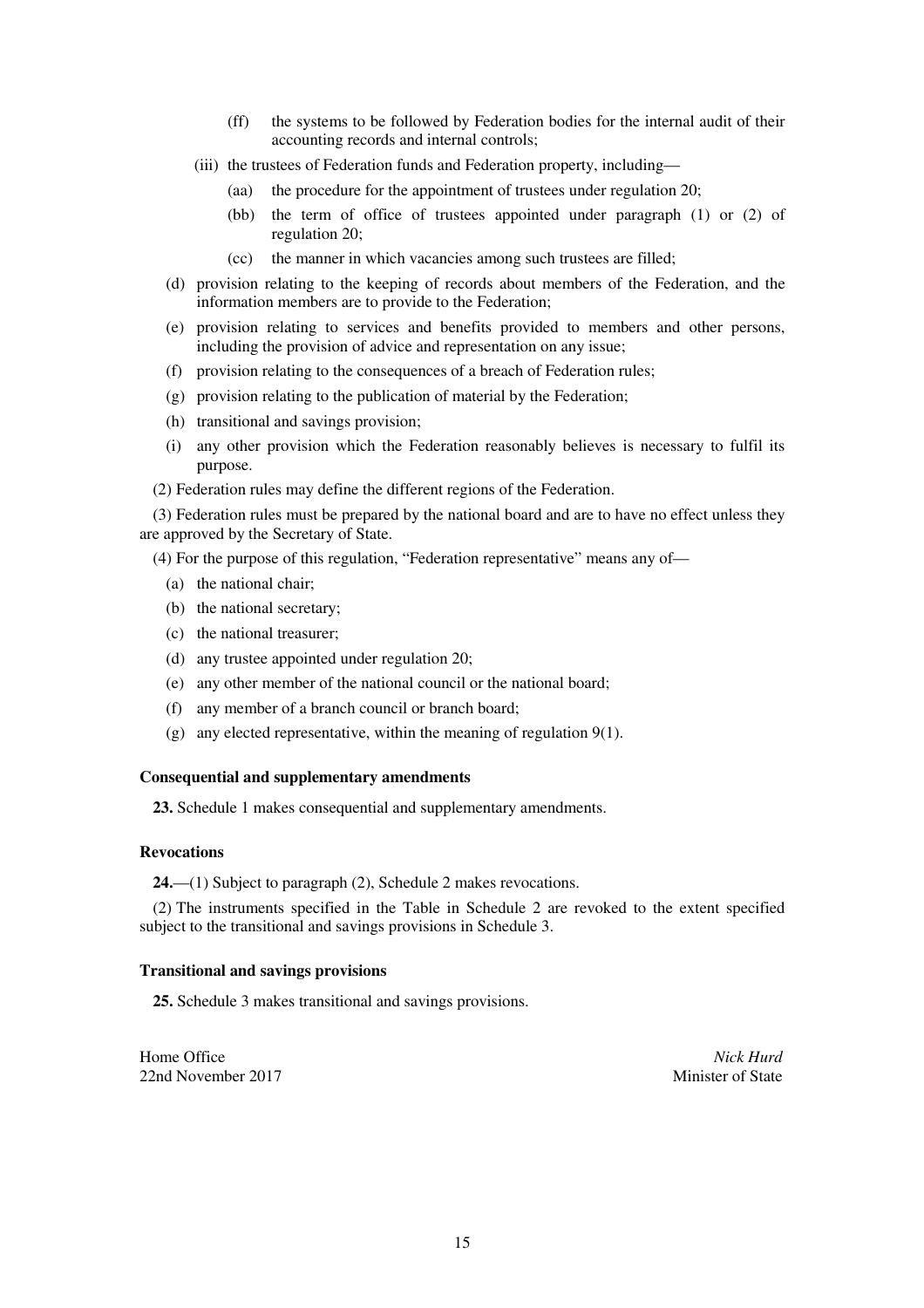# SCHEDULE 1 Regulation 23

## Consequential and supplementary amendments

### **Amendment of the Police Act 1996**

**1.**—(1) The Police Act 1996 is amended as follows.

(2) In section  $60(a)$  (regulations for Police Federations) for subsection (4) substitute—

"(4) Before making any regulations under this section the Secretary of State shall consult—

- (a) for regulations extending to England and Wales, the national board of the Police Federation for England and Wales, and
- (b) for regulations extending to Scotland, the three Central Committees of the Police Federation for Scotland, sitting together as a Joint Committee."

## **Amendment of the Working Time Regulations 1998**

**2.**—(1) The Working Time Regulations 1998(**b**) are amended as follows.

(2) In regulation 41(**c**) (police service)—

- (a) in paragraph (2), for "a joint branch board" substitute "a branch board or a joint branch board (as the case may be)";
- (b) in paragraph (3)—
	- (i) at the beginning insert the following definition—

""a branch board" means a branch board constituted in accordance with regulation 10 of the Police Federation (England and Wales) Regulations 2017,";

(ii) in the definition of "a joint branch board" omit the words "regulation 7(3) of the Police Federation Regulations 1969 or".

#### **Amendment of the Police Regulations 2003**

**3.**—(1) The Police Regulations 2003(**d**) are amended as follows.

(2) For regulation 23(**e**) (meetings of the Police Federation treated as police duty) substitute—

#### **"Meetings of the Police Federation treated as police duty**

**23.**—(1) The attendance of a member of a police force at any of the following meetings of the Police Federation for England and Wales shall be treated as an occasion of police duty—

- (a) a meeting of a branch council or a committee of a branch council;
- (b) a meeting of a metropolitan executive committee;
- (c) a meeting of a branch board or a committee of a branch board;
- (d) a meeting of the national council or a committee of that council;
- (e) a meeting of the national board or a committee of that board;
- (f) the annual conference;

<sup>(</sup>**a**) 1996 c.16. There are amendments to s.60 which are not relevant to this instrument.

<sup>(</sup>**b**) S.I. 1998/1833.

<sup>(</sup>**c**) Regulation 41 was amended by paragraph 190 of Part 4 of Schedule 8 to the Crime and Courts Act 2013 (c. 22), S.I. 2005/2241; 2006/594.

<sup>(</sup>**d**) S.I. 2003/527.

<sup>(</sup>**e**) Regulation 23 was amended by S.I. 2016/1090.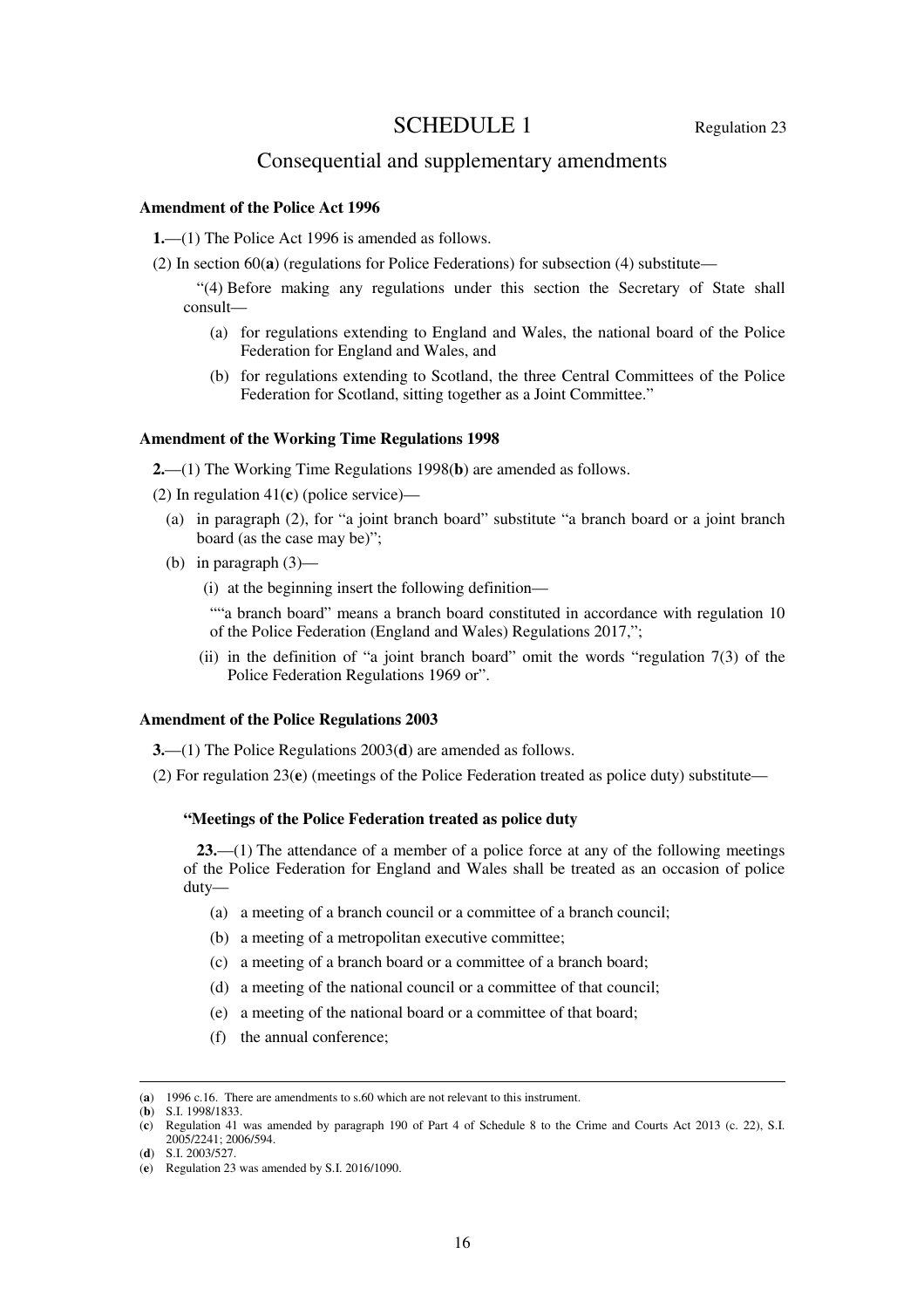(g) a meeting of the national board with the Joint Central Committee of the Scottish Police Federation and the Joint Central Committee of the Police Federation for Northern Ireland.

(2) Subject to the approval of the chief officer, the attendance of a member of a police force at an additional meeting of a branch council or a branch board of the Police Federation for England and Wales or at a meeting of a committee of a branch council or branch board is to be treated as an occasion of police duty.

(3) Subject to the approval of the Secretary of State, the attendance of a member of a police force at a meeting of the Police Federation other than a meeting referred to in paragraph (1) or (2) is to be treated as an occasion of police duty."

# SCHEDULE 2 Regulation 24

| Instrument revoked                                                                                                                     | <i>Statutory</i><br>instrument<br>number | Extent of revocation                        |
|----------------------------------------------------------------------------------------------------------------------------------------|------------------------------------------|---------------------------------------------|
| The Police Federation Regulations 1969                                                                                                 | S.I. 1969/1787                           | The whole Regulations                       |
| The Police Federation (Amendment) Regulations<br>1971                                                                                  | S.I. 1971/1498                           | The whole Regulations                       |
| The Police Federation (Amendment) Regulations<br>1973                                                                                  | S.I. 1973/706                            | The whole Regulations                       |
| The Police Federation (Amendment) Regulations<br>1975                                                                                  | S.I. 1975/1739                           | The whole Regulations                       |
| The Police Federation (Amendment) Regulations<br>1986                                                                                  | S.I. 1986/1846                           | The whole Regulations                       |
| The Police Federation (Amendment) Regulations<br>1990                                                                                  | S.I. 1990/1575                           | The whole Regulations                       |
| The Police Federation (Amendment) Regulations<br>1995                                                                                  | S.I. 1995/2768                           | The whole Regulations                       |
| The Police Federation (Amendment) Regulations<br>2004                                                                                  | S.I. 2004/2060                           | The whole Regulations                       |
| The Serious Organised Crime and Police Act 2005<br>(Consequential and Supplementary Amendments to<br>Secondary Legislation) Order 2006 | S.I. 2006/594                            | Paragraph 1 of the<br>Schedule to the Order |
| The Police Federation (Amendment) Regulations<br>2007                                                                                  | S.I. 2007/2751                           | The whole Regulations                       |
| The Police Federation (Amendment) Regulations<br>2011                                                                                  | S.I. 2011/230                            | The whole Regulations                       |
| The Local Policing Bodies (Consequential<br>Amendments) Regulations 2011                                                               | S.I. 2011/3058                           | Regulation 3                                |
| The Police Federation (Amendment) Regulations<br>2013                                                                                  | S.I. 2013/3189                           | The whole Regulations                       |
| The Police Federation (Amendment) Regulations<br>2015                                                                                  | S.I. 2015/630                            | The whole Regulations                       |
| The Police Federation (Amendment) Regulations<br>2016                                                                                  | S.I. 2016/1090                           | The whole Regulations                       |

# Revocations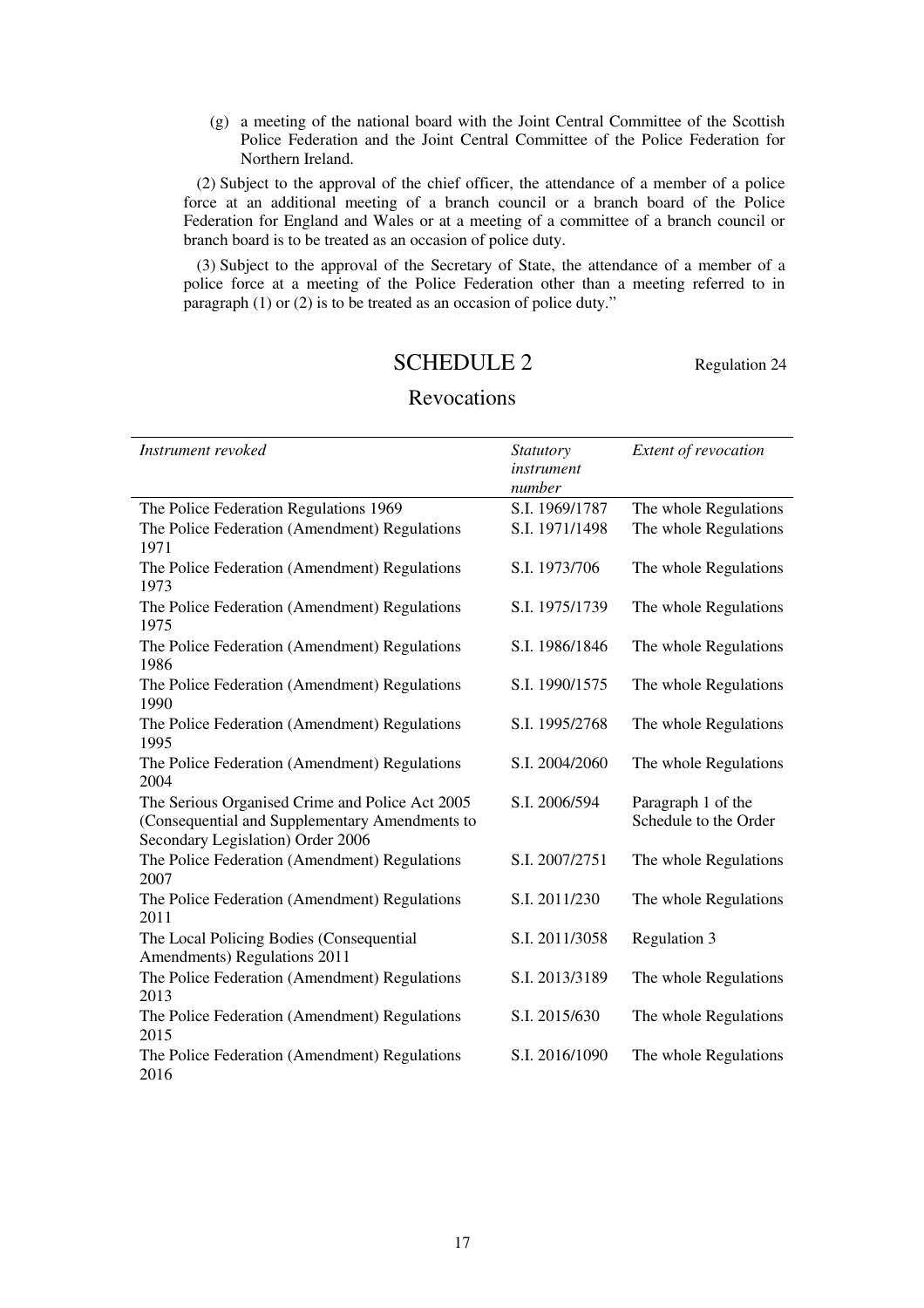# SCHEDULE 3 Regulation 25

# Transitional and savings provisions

**1.**—(1) This paragraph applies for the purposes of the interpretation of this Schedule.

(2) In this Schedule—

"1969 Regulations" means the Police Federation Regulations 1969(**a**),

"corresponding Federation body" means, in relation to an existing body mentioned in the 1969 Regulations specified in the first column of Table 1, the Federation body established under these Regulations specified in the second column of the same row—

## **Table 1**

| Existing body                                                                                                      | Federation body established under these<br>Regulations                |
|--------------------------------------------------------------------------------------------------------------------|-----------------------------------------------------------------------|
| A branch board                                                                                                     | The branch board belonging to the Federation<br>branch                |
| A joint branch board                                                                                               | The branch board belonging to the Federation<br>branch                |
| The Metropolitan Police Joint Executive<br>Committee (also referred to as the Joint<br><b>Executive Committee)</b> | The branch board belonging to the metropolitan<br>police force branch |
| A liaison committee                                                                                                | The branch board belonging to the Federation<br>branch                |
| A central committee                                                                                                | The national board                                                    |
| The joint central committee.                                                                                       | The national board                                                    |

"corresponding Federation officer" means, in relation to the officer mentioned in the 1969 Regulations specified in the first column of Table 2, the Federation officer mentioned in these Regulations specified in the second column of the same row—

## **Table 2**

| Officer mentioned in 1969 Regulations                                                        | Officer established under these Regulations                     |
|----------------------------------------------------------------------------------------------|-----------------------------------------------------------------|
| The chairman of the joint central committee                                                  | The national chair                                              |
| The secretary of the joint central committee                                                 | The national secretary                                          |
| The treasurer of the joint central committee<br>(also referred to as the national treasurer) | The national treasurer                                          |
| Trustees appointed by a central committee or<br>by the joint central committee               | The national trustees                                           |
| The chairman or vice chairman of the Joint<br><b>Executive Committee</b>                     | The branch chair of the metropolitan police<br>force branch     |
| The secretary or deputy secretary of the Joint<br><b>Executive Committee</b>                 | The branch secretary of the metropolitan police<br>force branch |
| The chairman of a branch board or a joint<br>branch board                                    | The branch chair of the Federation branch                       |
| The secretary of a branch board or a joint<br>branch board                                   | The branch secretary of the Federation branch                   |
| Trustees appointed by a branch board or by a<br>joint branch board                           | Trustees appointed by a branch board                            |

"existing body" means a body of the Federation mentioned in the 1969 Regulations.

(3) A reference to a Federation branch is to be read as a reference to the same Federation branch for the purposes of both the 1969 Regulations and these Regulations.

<sup>-</sup>(**a**) S.I. 1969/1787.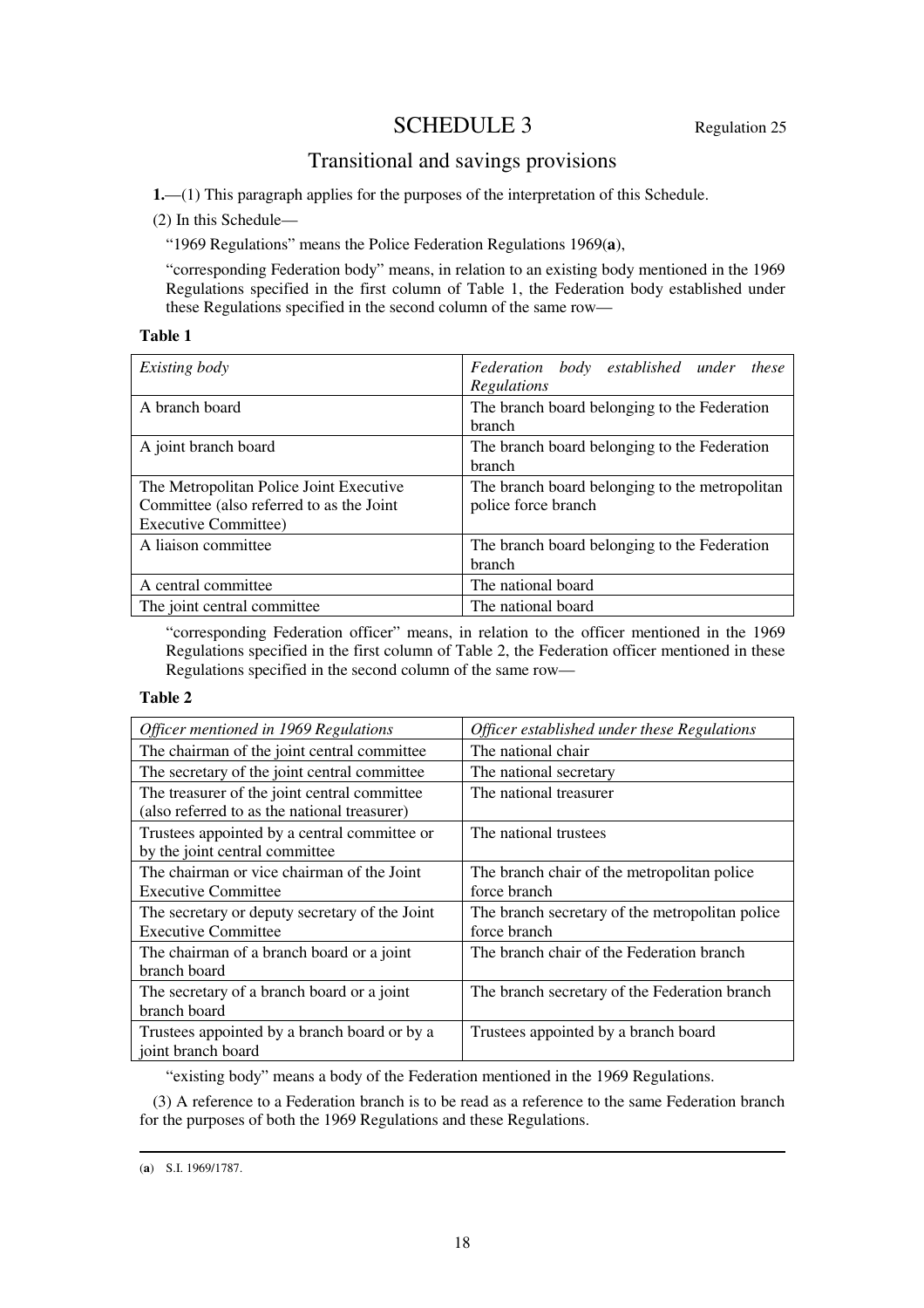(4) In the case of a Federation body constituted from elected members under these Regulations, a reference to its constitution under these Regulations is a reference to the first members becoming members of the body.

**2.** The existing bodies are to exercise the functions given in these Regulations to the corresponding Federation bodies until such time as the corresponding Federation bodies are constituted.

**3.** Where a person is a member of a Federation branch immediately before the entry into force of these Regulations anything done under or for the purposes of a provision of the 1969 Regulations relating to the person's membership or the payment of voluntary subscriptions which corresponds to a provision of these Regulations is to have effect as if it were done under or for the purposes of the corresponding provision of these Regulations.

**4.**—(1) A provision of the 1969 Regulations mentioned in the first column of Table 3 is to continue to have effect in relation to the body or officers specified in the second column of the same row where a body specified in the third column of the same row is not constituted or an officer specified in the third column of the same row has not taken office on the entry into force of these Regulations in respect of the period until the body is so constituted or an officer has taken such office for the first time (as the case may be), subject to sub-paragraph (2).

(2) In regulation 16, any reference to a fund maintained by a branch board, joint branch board, a central committee or the joint central committee is to be read as a reference to the fund which is required to be maintained by the corresponding Federation body in accordance with these Regulations.

| able |  |
|------|--|
|------|--|

| Regulation<br>of<br>1969<br>Regulations | Body or office mentioned in<br>1969 Regulation                                                               | Body or officer mentioned in<br>these Regulations                           |
|-----------------------------------------|--------------------------------------------------------------------------------------------------------------|-----------------------------------------------------------------------------|
| Regulation 5                            | A branch board, joint branch<br>board, central committee or the<br>joint central committee                   | The corresponding Federation<br>body                                        |
| Regulation 6                            | A branch board                                                                                               | The corresponding Federation<br>body                                        |
| <b>Regulation 6A</b>                    | A branch board, joint branch<br>board or the Joint Executive<br>Committee and their officers                 | The corresponding Federation<br>body and its officers                       |
| <b>Regulation 6B</b>                    | A branch board of the<br>metropolitan police force and<br>its officers and the joint<br>executive committee  | The corresponding Federation<br>body and its officers                       |
| Regulation 7                            | A branch board                                                                                               | The corresponding Federation<br>body                                        |
| <b>Regulation 8</b>                     | A liaison committee                                                                                          | The corresponding Federation<br>body                                        |
| Regulation 9                            | The joint central committee                                                                                  | The corresponding Federation<br>body                                        |
| Regulation 12                           | A central committee                                                                                          | The corresponding Federation<br>body                                        |
| Regulation 13                           | A central committee and the<br>joint central committee                                                       | The corresponding Federation<br>body                                        |
| Regulation 15A                          | The joint central committee and<br>the annual conference                                                     | The national board                                                          |
| Regulation 15B                          | The joint central committee, or<br>the chairman, secretary or<br>treasurer of the joint central<br>committee | The corresponding Federation<br>body or corresponding<br>Federation officer |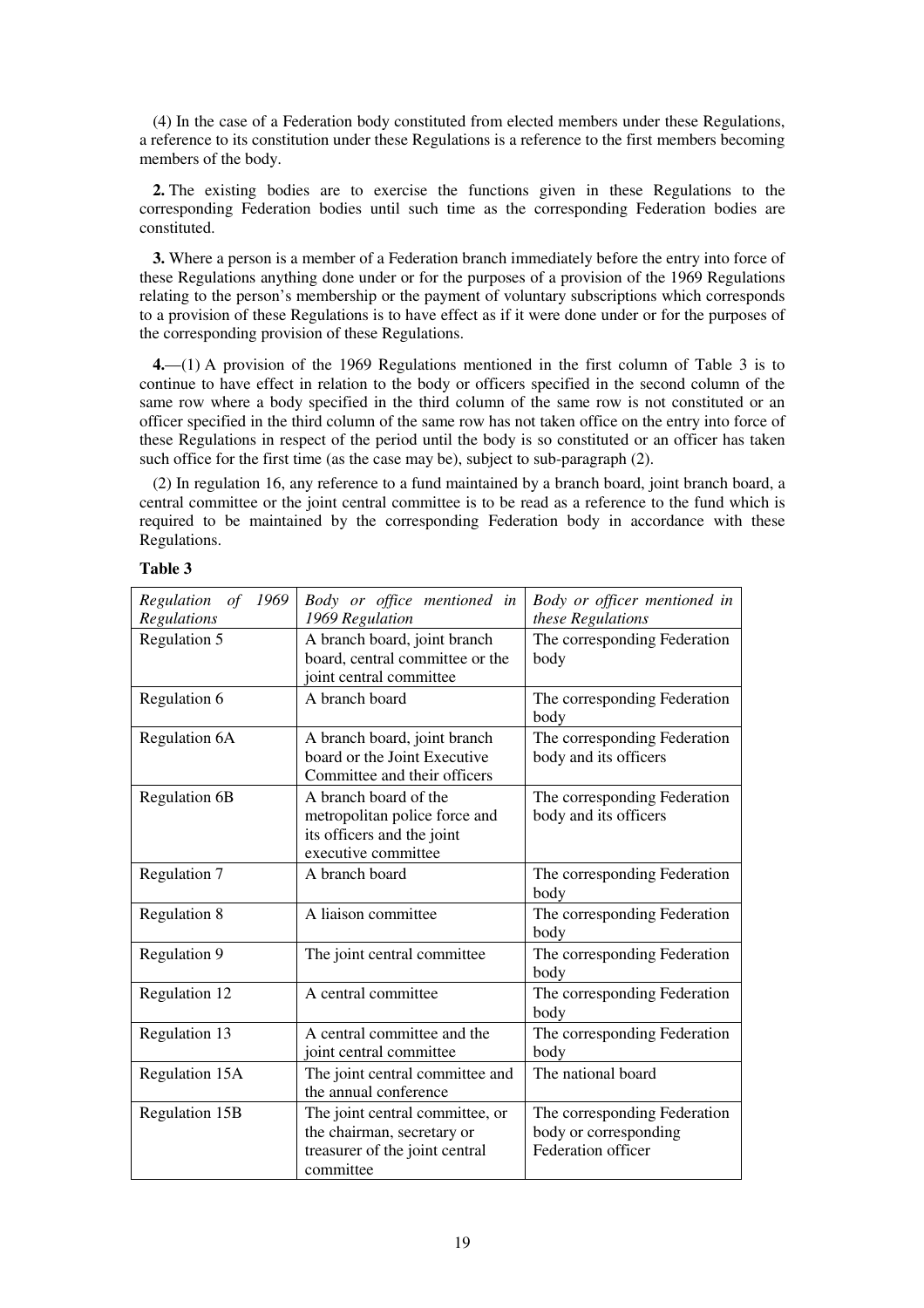| Regulation 16 | A branch board, joint branch<br>board, a central committee or<br>the joint central committee                              | The corresponding Federation<br>body                               |
|---------------|---------------------------------------------------------------------------------------------------------------------------|--------------------------------------------------------------------|
| Regulation 17 | The central committees and the<br>joint central committee                                                                 | The corresponding Federation<br>body                               |
| Regulation 18 | A branch board, joint branch<br>board, a central committee, the<br>joint central committee, and the<br>national treasurer | The corresponding Federation<br>body and the national<br>treasurer |
| Regulation 19 | A branch board, joint branch<br>board, the Metropolitan Joint<br>Executive Committee or a<br>central committee            | The corresponding Federation<br>body                               |
| Regulation 20 | A branch board, a joint branch<br>board, a central committee or<br>the joint central committee and<br>their trustees      | The corresponding Federation<br>body and its trustees              |
| Schedule 2    | A specified body mentioned in<br>paragraph 1 of Schedule 2 and<br>its officers                                            | The corresponding Federation<br>body and its officers              |
| Schedule 3    | A specified body mentioned in<br>paragraph 1 of Schedule 3                                                                | The corresponding Federation<br>body                               |

**5.**—(1) The 2018 annual conference is to be held in accordance with the provisions of regulation 9 of the 1969 Regulations subject to the modification specified in sub-paragraph (2) and subsequent annual conferences are to be held in accordance with these Regulations.

(2) The modification referred to in paragraph (1) is, where the joint central committee has been replaced by the national board, the reference in regulation 9 of the 1969 Regulations to the joint central committee is to be read as a reference to the national board.

**6.** Anything done by a body mentioned in the first column of Table 1 is to have effect for the purposes of these Regulations or otherwise as if it were done by the corresponding Federation body, subject to any necessary modifications.

**7.** Any Federation funds or Federation property held by or on behalf of a body mentioned in the first column of Table 1, or by the trustees of such a body, are to be treated as if they were held by or on behalf of the corresponding Federation body or its trustees, subject to any necessary modifications.

**8.** Any rights or liabilities of a body mentioned in the first column of Table 1 are to be treated as if they were rights or liabilities of the corresponding Federation body, subject to any necessary modifications.

**9.** Any agreements entered into by or on behalf of a body mentioned in the first column of Table 1 are to be treated as if they were agreements entered into by or on behalf of the corresponding Federation body, subject to any necessary modifications.

**10.** Anything done by an officer mentioned in the first column of Table 2 is to have effect for the purposes of these Regulations or otherwise as if it were done by the corresponding Federation officer, subject to any necessary modifications.

**11.** Anything done by a trustee appointed under regulation 20 of the 1969 Regulations is to have effect for the purposes of these Regulations or otherwise as if it were done by a trustee appointed to the corresponding Federation body under regulation 20 of these Regulations, subject to any necessary modifications.

**12.** Any rights or liabilities of a trustee appointed under regulation 20 of the 1969 Regulations accruing to the trustee in his or her capacity as such a trustee are to be treated as if they were rights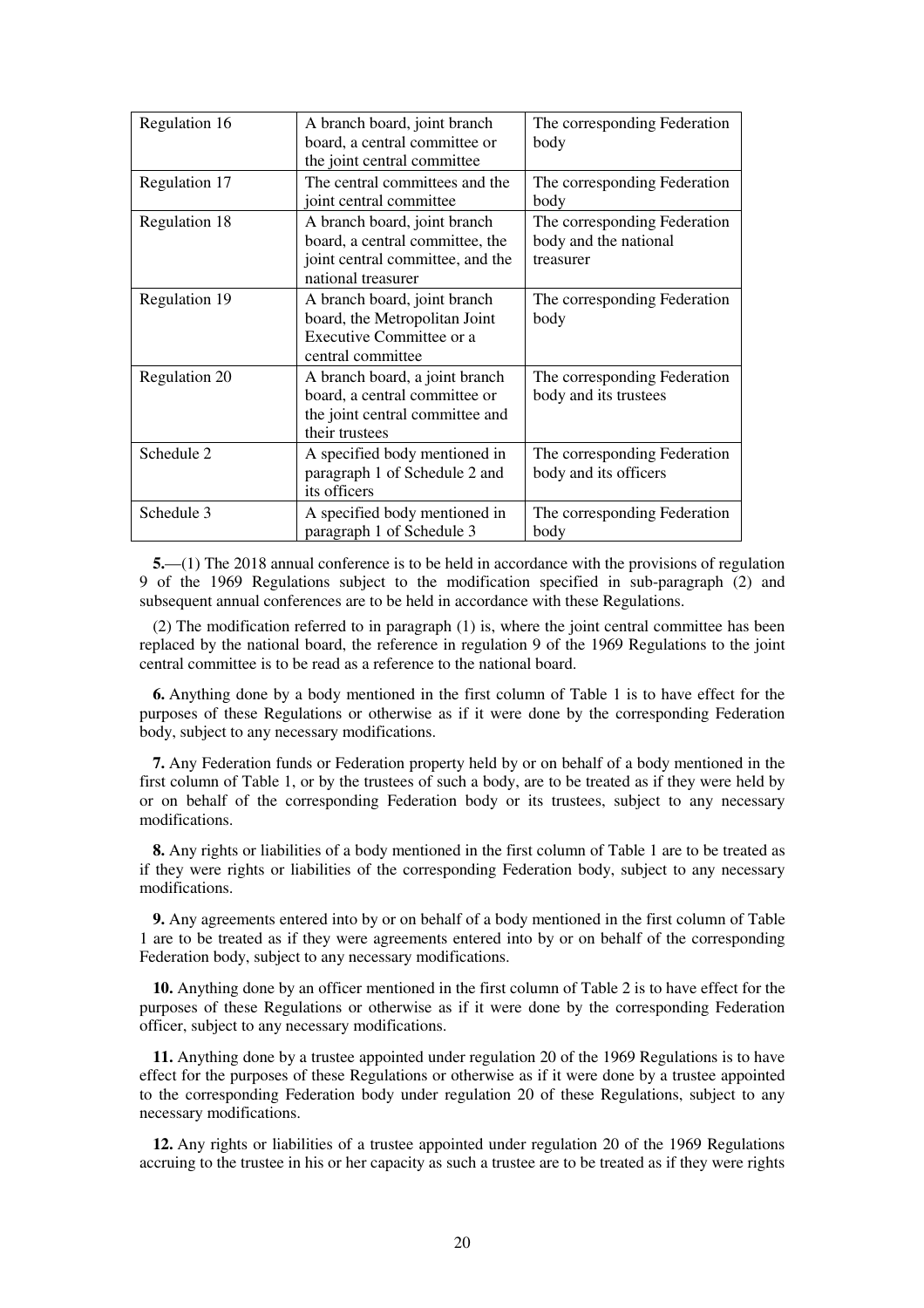or liabilities of a trustee appointed to the corresponding Federation body under regulation 20 of these Regulations, subject to any necessary modifications.

**13.** Any agreements entered into by a trustee appointed under regulation 20 of the 1969 Regulations in his or her capacity as such a trustee are to be treated as if they were agreements entered into by a trustee appointed to the corresponding Federation body under regulation 20 of these Regulations, subject to any necessary modifications.

**14.** Any rules made by the Federation under the 1969 Regulations are to continue to have effect as if made under regulation 22 of these Regulations.

**15.** Subject to paragraph 15, regulation 18 of the 1969 Regulations is to continue to have effect in relation to the accounts prepared by a branch treasurer and the national treasurer for the year ending 31 December 2017 (but not in respect of any accounts for subsequent years) as if those accounts were being prepared by a branch board (or joint branch board) and a central committee (or joint central committee).

**16.** The national treasurer is to be responsible for causing the accounts referred to in paragraph 14 to be audited by an independent auditor under regulation 18 of the 1969 Regulations.

## **EXPLANATORY NOTE**

#### *(This note is not part of the Regulations)*

These Regulations provide for the governance of the Police Federation for England and Wales ("the Federation"), and revoke the Police Federation Regulations 1969 and other statutory instruments which amended those Regulations.

Regulation 3 sets out the structure of the Federation.

Regulations 4 to 6 make provision in relation to the membership of the Federation, and payment of subscriptions.

Regulations 7 to 14 provide for the constitution and proceedings of the Federation branches (regulation 7), the branch councils (regulations 8 and 9), branch boards (regulation 10), the national council and national board (regulations 11 and 12), and the annual conference (regulation 14). They also make provision for Federation officers (regulation 13). Regulation 15 requires the Federation to undertake regular equality assessments.

Regulations 16 to 21 concern the financial arrangements of the Federation, making provision for the remuneration of members of the national board (regulation 16), the way in which the Federation is to raise funds (regulation 17), the management of Federation funds and property and the way in which Federation funds may be used (regulations 18 and 19). They also provide for the appointment of trustees for Federation property (including federation funds) at branch and national level (regulation 20), and for the accounts of the Federation (regulation 21).

Regulation 22 sets out the Federation's power to make rules, and what matters may be covered by those rules. Regulations 23 to 25 and Schedules 1 to 3 provide for amendments to other legislation, and make the transitional and savings provisions needed in relation to the Regulations.

An impact assessment has not been produced for this instrument as no significant impact on the costs of business or the voluntary sector is foreseen.

<sup>©</sup> Crown copyright 2017

Printed and published in the UK by The Stationery Office Limited under the authority and superintendence of Jeff James, Controller of Her Majesty's Stationery Office and Queen's Printer of Acts of Parliament.